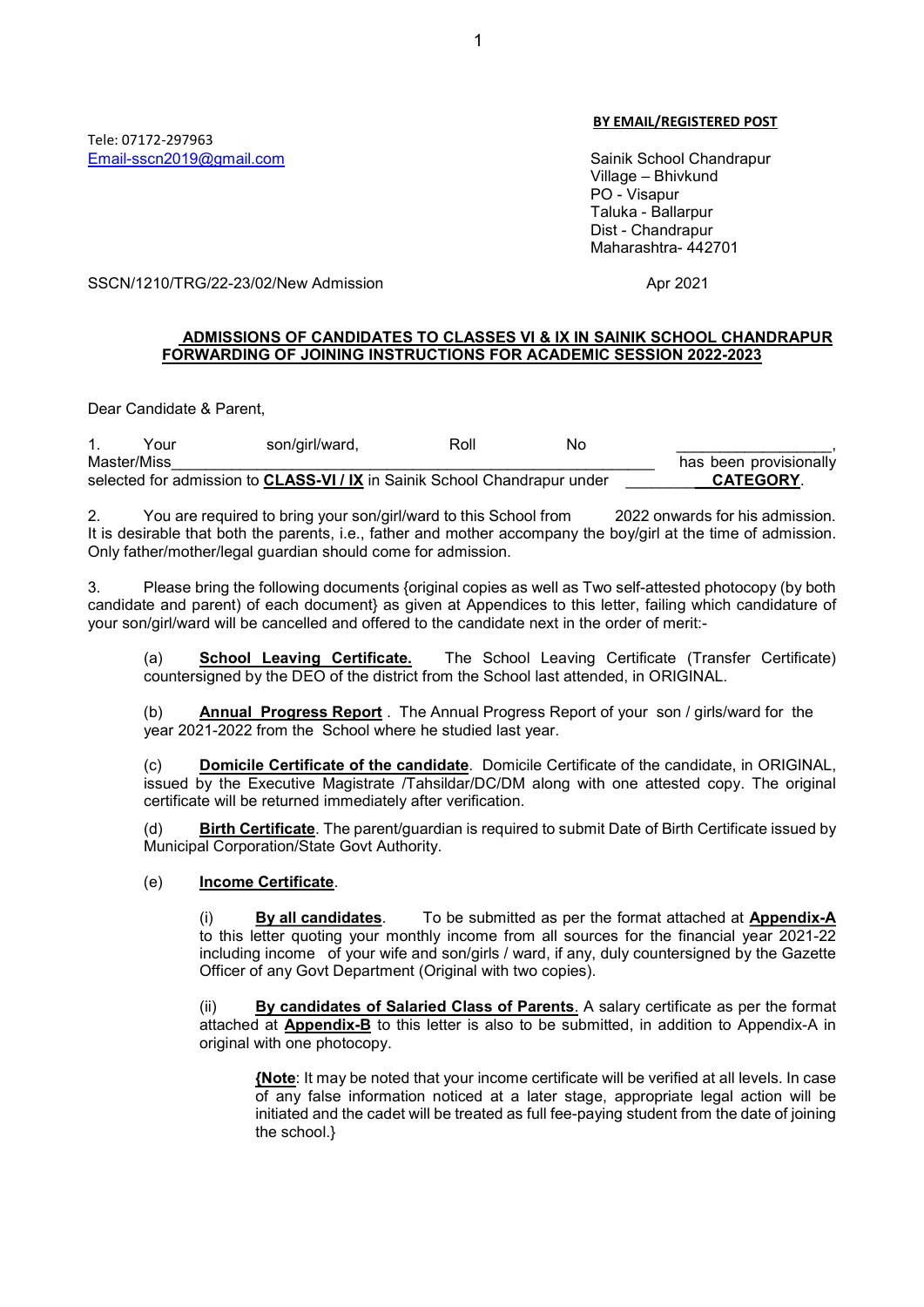# (f) Agreement Bonds

With Board of Governors (for all parents). To be typed on non-judicial Stamp Paper of Rs 100/- (Rupees hundred only) duly countersigned by any Central / State Govt. Gazetted Officer ie Class I/ Class II /Tahsildar /Taluka magistrate/Notary as per the format placed as Appendix-C to this letter.

(ii) With the Govt of Maharashtra. (For parents of Maharashtra Domicile holders only). To be typed on non-judicial Stamp Paper of Rs 100/- (Rupees hundred only.) duly countersigned by any Central / State Govt. Gazette Officer ie Class I/ Class II /Tahsildar /Taluka magistrate/Notary as per the format placed as Appendix-D to this letter.

(iii) Affidavit by Parent (Regarding ragging). - To be typed on non-judicial stamp paper of Rs 100/- (Rupees Hundred only) duly countersigned by any Central / State Govt. Gazetted Officer ie Class I/ Class II /Tahsildar /Taluka magistrate/Notary as per the format placed as Appendix-E to this letter.

(iv) **Undertaking by the cadet on plain paper**. To be typed on plain paper) duly countersigned by any Central / State Govt. Gazetted Officer ie Class I/ Class II /Tahsildar /Taluka magistrate/Notary as per the format placed as **Appendix-F** to this letter.

 $(v)$  Indemnity Certificate by Parents. Indemnity certificate by the parents is to be typed on non-judicial stamp paper of Rs 100/- (Rupees Hundred only), duly countersigned by any Central / State Govt. Gazetted Officer ie Class I/ Class II /Tahsildar /Taluka magistrate/Notary as per the format placed as Appendix-G to this letter.

{Note :- Cancellation of agreement bond with State Govt. and with Board of Governors unilaterally by the parents will amount to breach of contract/agreement and thereby withdrawal of the cadet on "Parents Request", and accordingly Parents will be liable for refund of entire scholarship enjoyed by the cadet along with 10% penalty to the school.}

(g) Caste Certificate of the Candidate and his parents (Father and Mother). SC/ST/VJ/NT/OBC/SBC boys are required to submit the Caste Certificate of their own and their parents (Father and Mother) in ORIGINAL duly issued by the Sub Divisional Officer only, along with two attested copies & Caste Validity certificates. It may be noted that, if it is found at any later stage that the boy does not belong to the particular caste from which he was selected, he will immediately be discharged from the School and suitable disciplinary action will be initiated. The original caste certificate will be returned immediately after verification.

(h) Armed Forces Personnel/Ex-Servicemen. In addition to all the documents mentioned above, the serving Armed Forces Personnel and Ex-Servicemen are to produce the following documents:-

(i) Service Certificate by Serving Armed Forces Personnel. Certificate issued by Commanding Officer of the unit where the individual is currently serving, stating service details with present rank, date of enrolment as well as present and permanent addresses and copy of latest Statement of Account (pay slip) in respect of Armed Forces Personnel is to be submitted.

(ii) **Discharge Certificate by Ex-Service Personnel.** Ex-servicemen are required to produce discharge certificate in original with photocopy duly attested thereof. The original discharge certificate will be returned after perusal.

(iii) Daily Order Part-II/POR. Serving Defence Personnel are required to submit extract of DO Part II Order/POR showing Date of Birth of their son.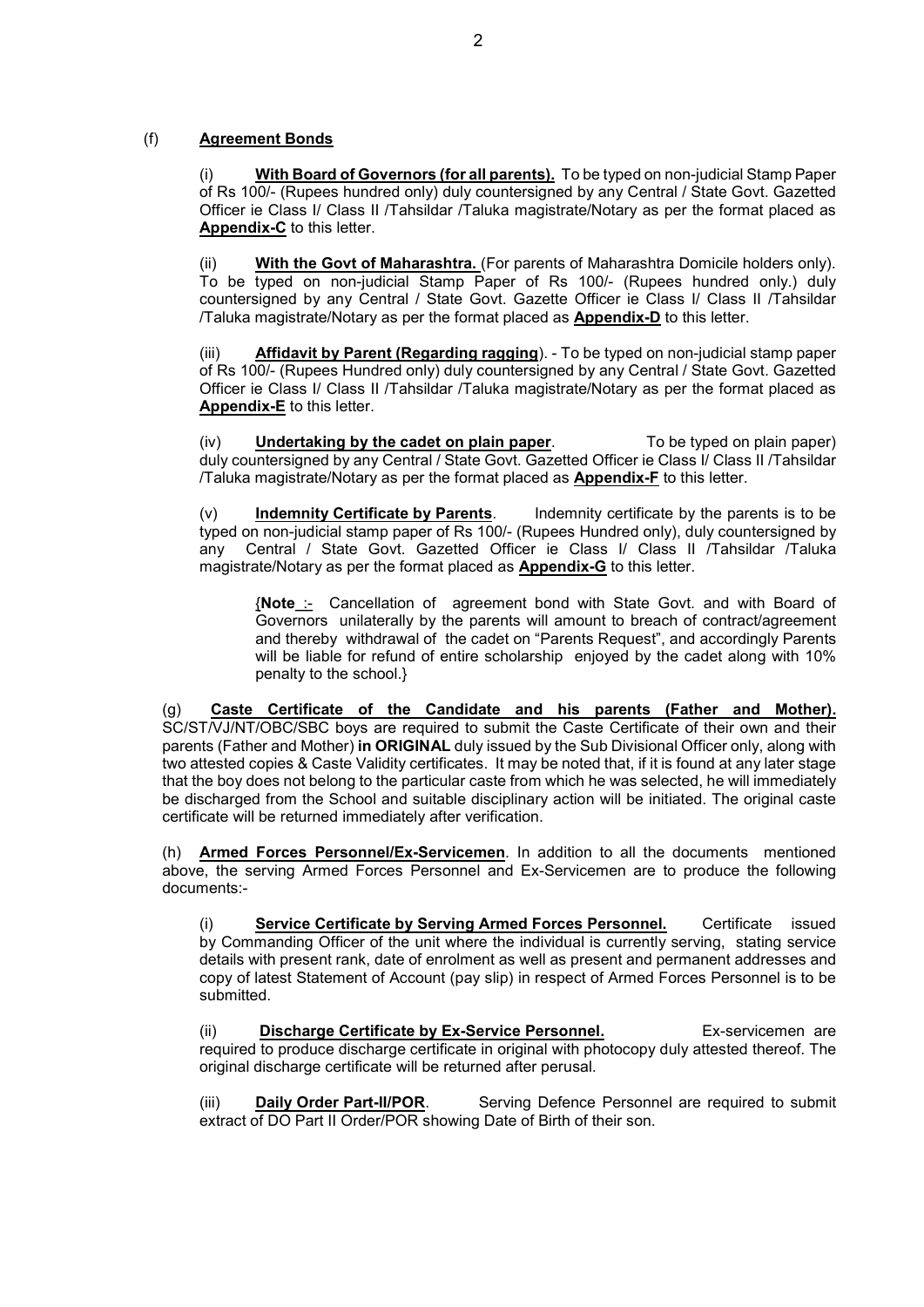(j) **Aadhar Card. ORIGINAL Aadhar Card along with 02 self-attested photocopies of** Aadhar Card of the Candidate and Parents are to be submitted. Original Aadhar card will be returned after scrutiny.

(k) Health Certificate. Health Certificate signed by the parent/guardian and countersigned by a Registered Medical Officer as per the format placed at Appendix-H to this letter is to be submitted.

Blood Group Certificate. A Blood Group Certificate, as per the format placed at Appendix-J, in respect of the candidate, issued by Diagnostic Lab is to be submitted.

(m) Bio-Data Form cum Address Particulars. A Bio-Data Form cum Address Certificate, as per the format placed as Appendix-K, is to be submitted.

(n) Clothing Items. The dress code, the manner of dressing and the turnout of cadets are the important part of the Sainik School Curriculum. They directly add to the morale and interest of cadets. Therefore, for maintaining the uniformity and Sainik School Standards and the Quality of Life, standard common pattern clothing items are issued to cadets of sainik schools. The list of clothing items, which will be issued to the candidate on payment basis (included in school fees) is placed at Appendix-L to this letter.

(o) Items to be Carried by Candidate. The list of items, which is candidate is required to bring along with him at the time of admission is placed at Appendix-M to this letter.

(p) Demand Draft-School Fees. The details of school Fee for academic session 2022-23 are placed at Appendix-N to this letter. All parents/candidates are to deposit the School Fee in the form of Demand Draft drawn in favor of Principal Sainik School Chandrapur, payable at Bank of Maharashtra, Tukum Branch, Chandrapur. The amount of Demand Draft will be as follows: -

(i) For General & Defense Category Cadets - 80000/-

- (ii) For SC & ST Category Cadets 78500/-
- $(q)$  Photographs. The following photographs are to be submitted at the time of admission :-
	- (i) 06 Passport size photographs of the candidate
	- (ii) 01 full body photograph (post card size ie  $4"x 6"$ ) of candidate
	- (iii) 01 Post Card size Group Photograph of family
	- (iv) 01 joint photograph of father & mother/guardian of size 8 cmx 5 cm.

 $(r)$  Envelopes. 10 self-addressed envelopes of  $9"x 4"$  size are to be submitted by the parents at the time of admission.

4. Final admission to the candidate will be given only if the above documents are in order and submitted to the school at the time of admission. After confirmation regarding the verification of documents and final admission, Cadets will start residing in Sainik School Chandrapur from \_\_\_\_\_\_\_\_\_\_\_\_\_\_\_\_\_\_\_\_\_ itself. Therefore, it is requested to bring your son/ward along and come prepared to leave your son/ward in the school from the day of admission itself.

5. The date of admission in respect of any candidate will not be extended beyond 18-Apr-2022 under any circumstances. If any candidate fails to take admission by 18-Apr-2022, his admission will be treated as cancelled and the seat falling vacant will be offered to the candidate next in order of merit.

6. You are requested to inform this school, whether you will be taking admission of your son/ward, failing which, it will be presumed that you are not likely to admit your son/ward in this School.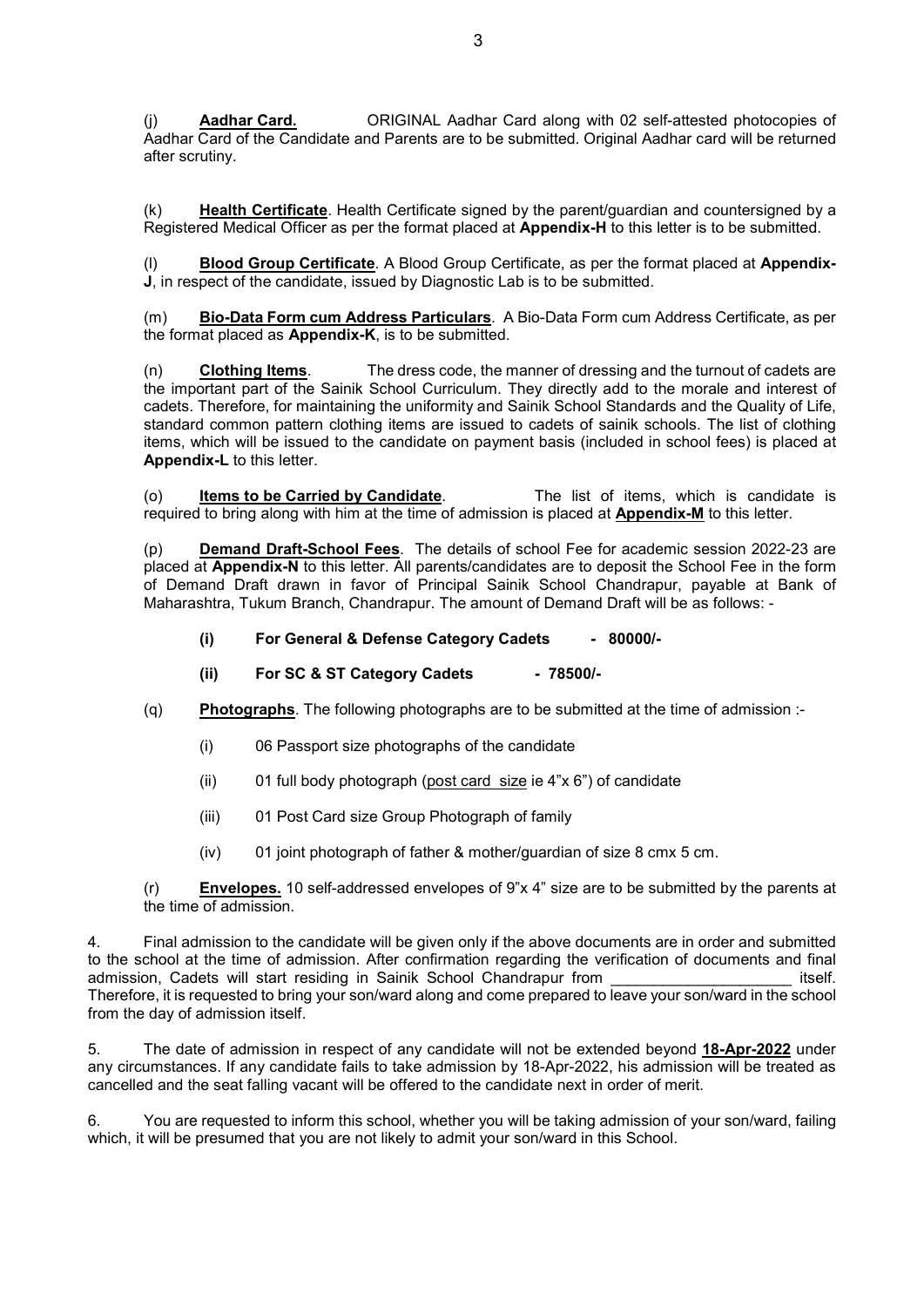7. The contact details of Sainik School Chandrapur for all purposes are 07172-297963 (Telephone) and sscn2019@gmail.com (Email ID).

8. If you fail to take admission of your son/girl/ward before the date given in this letter or if any of the conditions / instructions given vide this letter are not completed/complied with, your son / girl/ ward will not be admitted and no further correspondence will be entertained in this regard. Postal delay will not be accepted as a reason for reporting late for admission.

9. If you fail to take admission of your son/girl/ward in Sainik School Chandrapur before the date given in this letter i.e. 2022, the candidature of your son/girl/ward will be cancelled without any intimation and justification, and the seat will be offered to the candidate in the waiting list after 20-Apr-2022.

10. You are requested to provide two mobile numbers (Father and Mother or Guardian) to the school for contacting during requirement.

11 Do not hand over any cash or valuable items to your son/girl/ward being admitted to Sainik School Chandrapur.

12. Do not provide mobile, smart watch, laptop, tablet and or any other electronic/electrical gadget to your ward/son. Such devices are banned for cadets in the School campus. If any cadet is found with such devices, they will be confiscated immediately and will not be returned till completion of the academic session. Additionally, suitable disciplinary action will also be initiated against the defaulters.

13. All the documents submitted to the School must be signed by the father of the candidate. If, father is not alive, documents shall be signed by the mother and if, both the parents are not alive, the same will be signed by the legal guardian. In case of adoption, the documents must be signed by the adopted father/mother whichever is applicable, along with adoption documents.

14. In case of difficulty in documentation procedures, please contact this School Office on telephone No 07172-297963 between 1000 - 1300 h on working days or forward your query on school Email ID sscn2019@gmail.com.

15. Please note that you will have to make your own arrangements for lodging and boarding at Chandrapur, for a day or two (may be more) at the time of admission of your son/girls/ward.

16. Please produce this letter at the time of admission.

Yours sincerely,

e de la contradición de la contradición de la contradición de la contradición de la contradición de la contrad Sainik School Chandrapur

Appendices: As stated. (Must be typed in the same format and fill all the details as stated)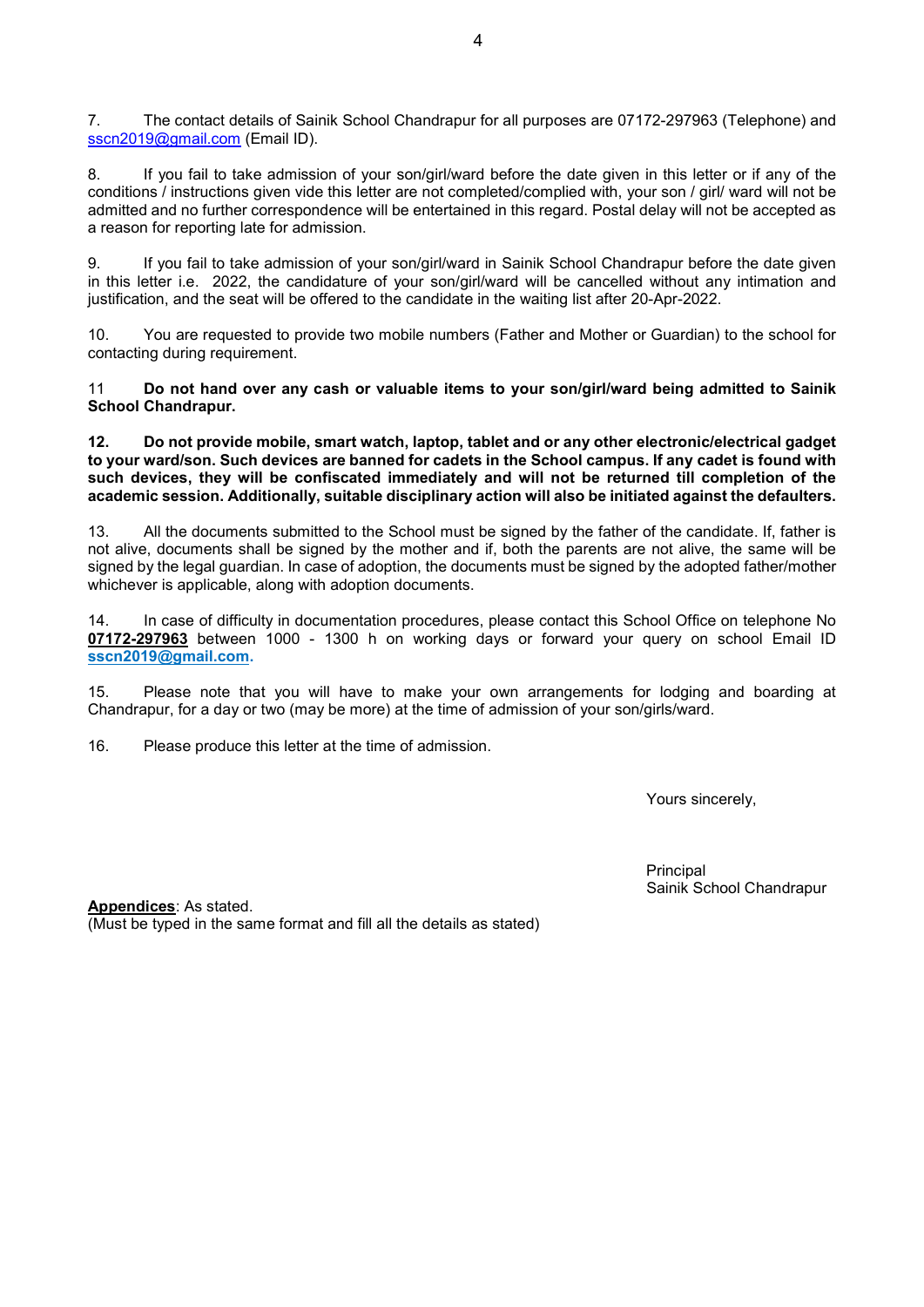# Appendix-A

#### INCOME CERRIFICATE (To be submitted by all candidates)

1. This is to certify that the monthly income of Shri and Smt…………………………………………………… Resident of …………………………………………………………………………………………………………., …………………………………………………………………………………………………………………………. (Address in Block Capitals) District…………………………… of ………………………………. State from all source is as Follows: -

| SI <sub>No</sub> | Source of Income from                      | Income per month (Rs) |               |  |
|------------------|--------------------------------------------|-----------------------|---------------|--|
|                  |                                            | <b>Father</b>         | <b>Mother</b> |  |
| (a)              | Basic Pay (including Grade Pay)            |                       |               |  |
| (b)              | House Rent                                 |                       |               |  |
| (c)              | Dearness Allowance                         |                       |               |  |
| (d)              | All Other Allowances                       |                       |               |  |
| (e)              | Pension (all inclusive)                    |                       |               |  |
| (f)              | Income from Agriculture, Land and Property |                       |               |  |
| (g)              | Income from Business and Private Service   |                       |               |  |
| (h)              | Income from any other source               |                       |               |  |
|                  | Total                                      |                       |               |  |

2. Certified that I am not in receipt of any other source of income except those mentioned above.

Date **Date Contract Contract Contract Contract Contract Contract Contract Contract Contract Contract Contract Contract Contract Contract Contract Contract Contract Contract Contract Contract Contract Contract Contract Co** 

3. To the best of my knowledge and belief the family has no other source of income.

Official Seal (Signature and Name of Employer)

Date:

# **COUNTERSIGNATURE**

Date: Charles Communication (Signature and Name of Revenue Officer/Tehsildar)

Note: - The above document is to be countersigned by Revenue Officer/Tehsildar)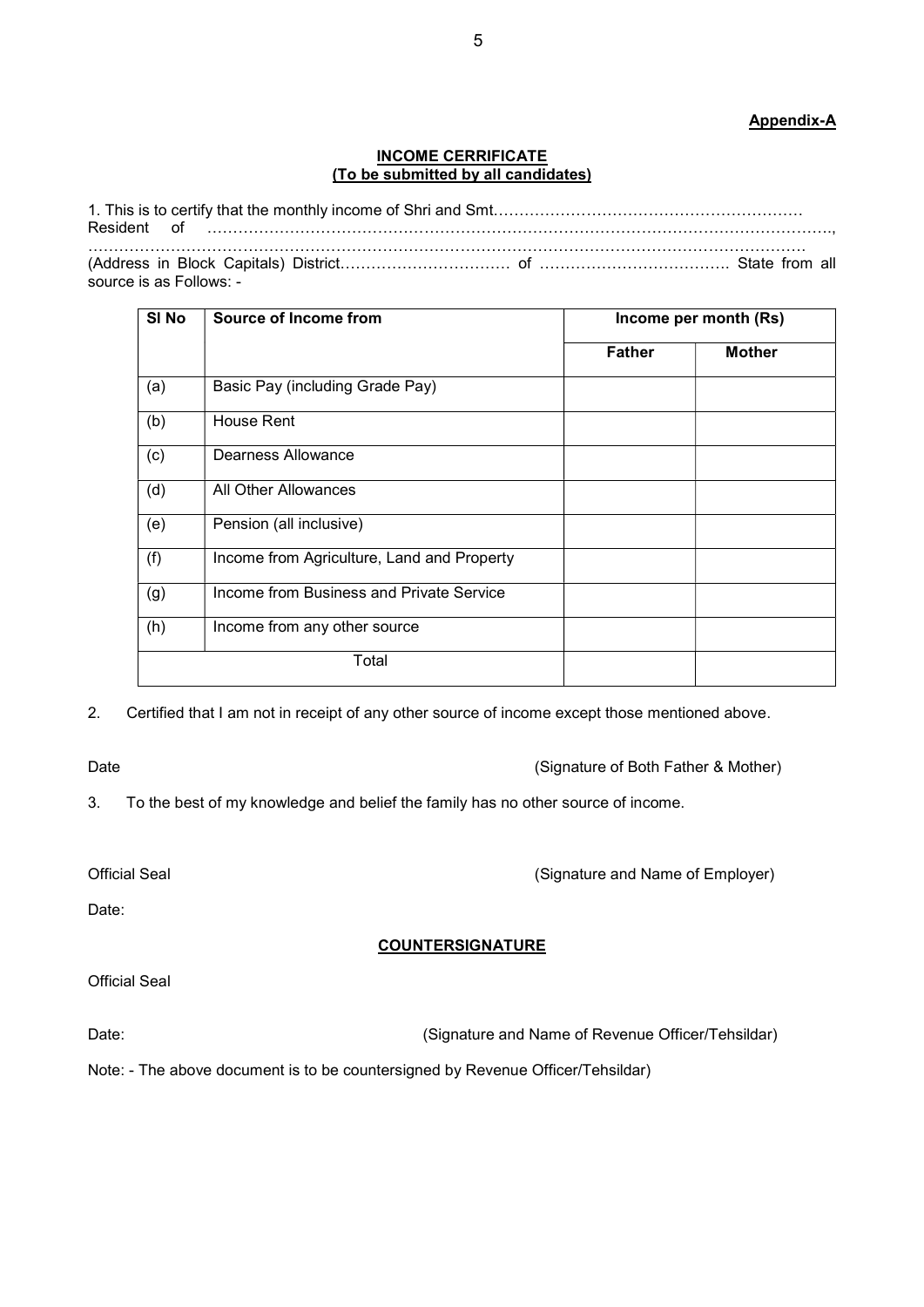## Appendix-B

#### INCOME CUM SERVICE CERRIFICATE (To be submitted by Salaried Class of Parents in addition to Appendix-A)

1. Certified that No…………………………. Shri (Name)…………………………………………, is father/mother of Master…………………………………………………., is serving in ………………………………………. (Name of Organization/Unit) as ………………………… (name of the post presently held). His scale of pay is Rs……………………………….. Per month. He is Civilian/NCO / ORs / JCO / Officer (Please strike out which is not applicable). He is drawing the monthly salary as per following details: -

| (a)               | Basic Pay               | Rs. |
|-------------------|-------------------------|-----|
| (b)               | Grade Pay               | Rs. |
| $\left( c\right)$ | DA                      | Rs. |
| (d)               | <b>Other Allowances</b> | Rs. |
| (e)               | Total                   | Rs. |

Office Seal

Date : Signature, Name and Designation **Date :** Signature, Name and Designation of the Controlling/Administrative officer

#### PENSION CERTIFICATE

2. Certified that No…………………………. Shri (Name)…………………………………………, is father/mother of Master…………………………………………………., is retired employee of ………………………………………. (Name of Organization/Unit) as ………………………… (name of the post last held). He retired as …………………………. (Civilian Rank/NCO / ORs / JCO / Officer) (Please strike out which is not applicable). He is drawing the monthly pension as per following details: -

| (a) | <b>Basic Pension</b>    | Rs. |
|-----|-------------------------|-----|
| (b) | DA on Pension           | Rs. |
| (C) | Medical Allowance       | Rs. |
| (d) | <b>Other Allowances</b> | Rs. |
| (e) | Total                   | Rs. |

Office Seal

(Signature, Name and Designation of the officer of Unit/authority from where the Date : **pensioner is drawing his pension**) **Date : pensioner is drawing his pension**)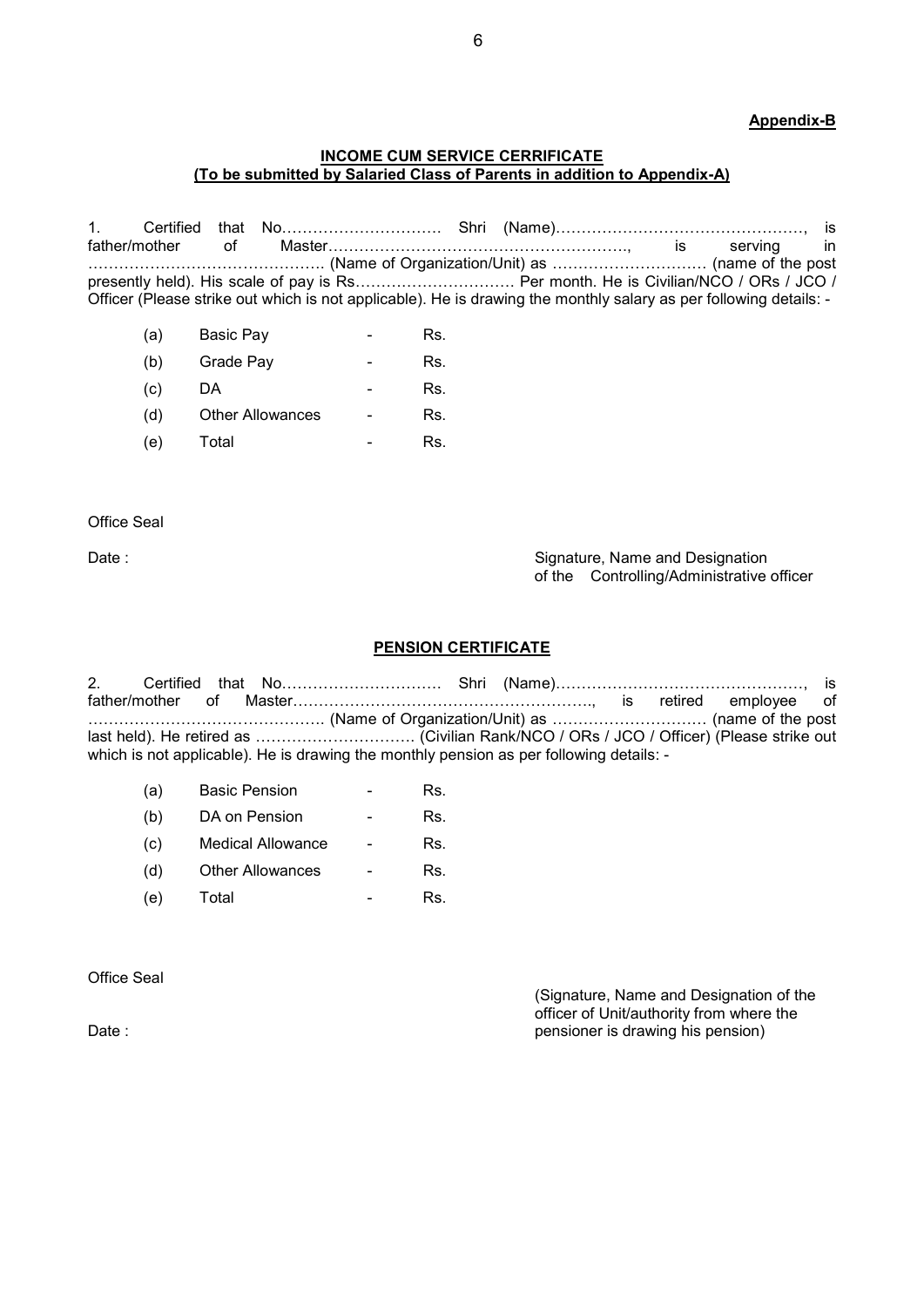Appendix-C

#### BOARD OF GOVERNORS BOND

#### AGREEMENT FORM (To be executed by all parents on Stamp Paper of Rs 100/- with Notary)

 "THIS AGREEMENT is made this …………………. day of …………. (month) …………….2022 (year) between Shri………………………………………. (Parent of candidate Master……………………………………………) of …………………………. ………………………………………………………………………………………………………………… ………………………………………………………………………………………………………………… (Address) (hereinafter called the Guarantor, which expression shall unless excluded by the context or the meaning

thereof be deemed to include his heirs, executors, administrators and legal representatives) of the one part and the Board of Governors, Sainik Schools Society (hereinafter called the "Governors" which expression shall unless excluded by the context or the meaning thereof be deemed to include the Principal of the Sainik School, Chandrapur) of the other part Sainik School Society.

 WHEREAS ……………………………………………… S/o …………………………………… (hereinafter called the student) is the son/ward of the guarantor and has at the request of the guarantor been selected for admission to Sainik School, inter alia, on the terms and conditions here in after appearing for the purpose of receiving education with a view to making the Regular Armed Forces, his profession in life, if considered by the appropriate authority to be suitable and if there is any vacancy and if he be selected.

NOW IT IS HEREBYAGREED by and between the parties hereto as follows.

That in consideration of the student being admitted by the Governors to the Sainik School for the purpose of the aforesaid education at the request of the guarantor, he the Guarantor covenants with the Governors that the student will attended the Sainik School regularly and will observe and comply with all the rules and regulation thereof for the prescribed period or until he is declared fit for admission to any Institution as may from time to time prescribed by the Board of Governors, for training for entry to the Regular Armed Forces and that, the guarantor shall pay to the Governors regularly and promptly and whenever called upon to do so all the fees as prescribed, if he is not in receipt of any scholarship.

That if for any reasons not beyond the control of either the student of the guarantor the student fails to pursue his studies at the said School before appearing for selection for entry to any institution as may from time to time be prescribed by the Governors for training for entry to the Regular Armed Forces or fails to appear for the said selection or in the event of his not succeeding in the said selection, fails to reappear for selection till such time as his age permits him to do so, according to the rules and regulations for the time being in force or having been declared successful at the said selection does not proceed to one of the said Institutions to which he may be directed to proceed for being trained for entry into the Regular Armed Forces or having joined the said Institutions fails to complete the training there at for the entry into the Regular Armed Forces or fails to join the Regular Armed Forces after completing the training at the said Institution, then and in any such case the guarantor shall forth with pay to the Governors in cash the sum the student has received from the School and / or the State Government / Central Government the value of the scholarships he has received for the period the student was at the said school.

That if after admission any of the following vlz, proof of Domicile, certificate of age and statement of income supplied by the guarantor, is found to be false in any way or not in order, the guarantor shall forthwith, pay to the Governors in cash the sum the student has received from the School and / or the State Government / Central Government (the value of the Scholarships he has received) for the period the student was at the said School.

That if after admission, the student is found to be medically unfit in any way at the time which might, according to the opinion of the appropriate medical authority, render him unfit for his future entry to the Regular Armed Forces, the student will be withdrawn at once, but it would be open to the guarantor to retain him at the School on payment of the full fee prescribed by the Governors from the date / student is found medically unfit.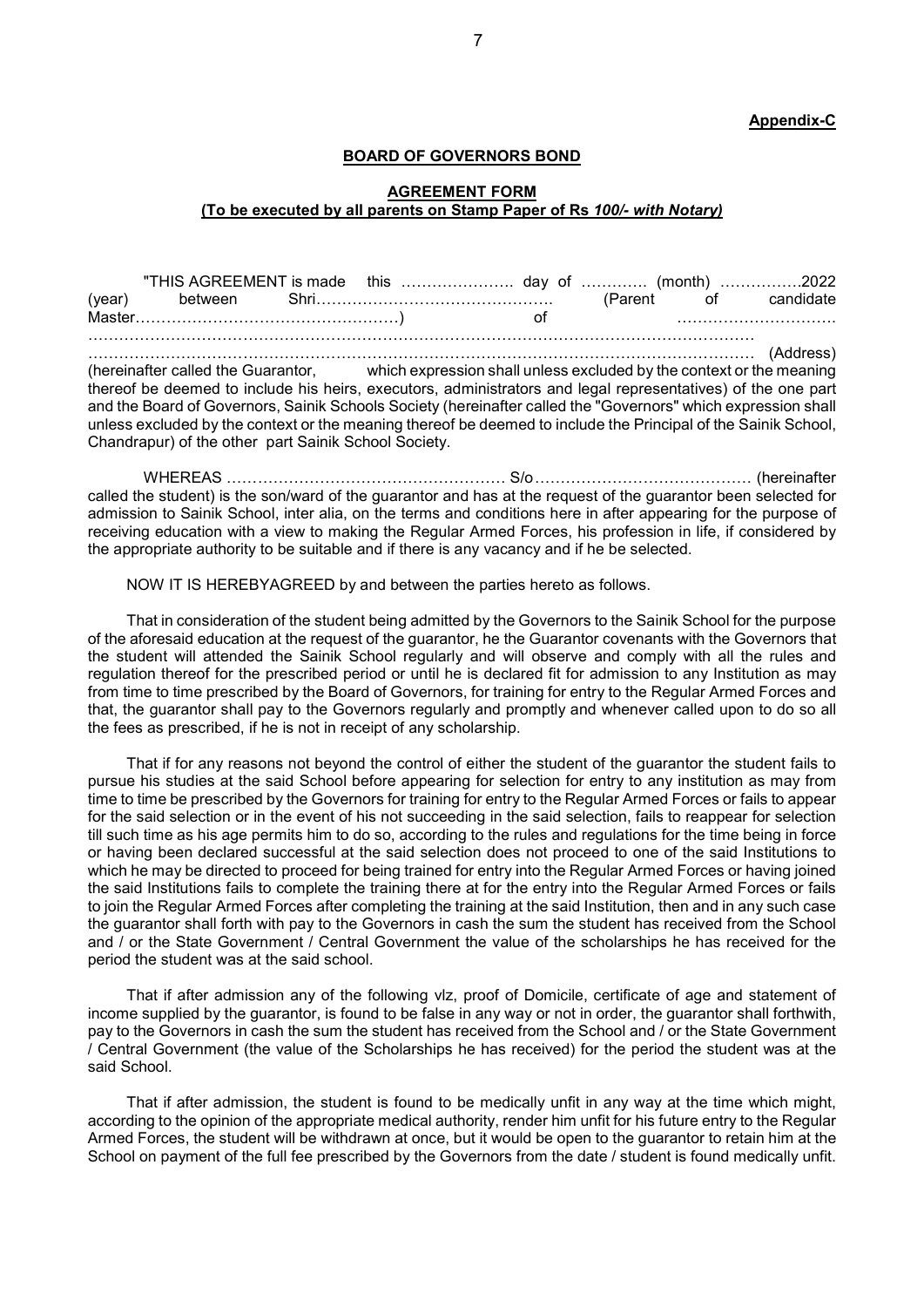That the Governors will not be liable for any damages / charges on account of injuries which may be sustained by the student at any time during his stay in the School while taking part in the sports or other extra curricular activities of the School. The Guarantor will not be entitled to claim any compensation or other relief from the Governors in respect of any injury which his son/word may sustain while in the School or where bodily infirmity or death results in the course of or result of surgical operation performed upon or anesthesia administered to him for the treatment of any injury received as foresaid or otherwise.

All Expenses that may be incurred in the treatment of such injuries will be borne by the parent / guardian as provided in the rules of the said School.

In the event of any question, dispute or difference arising under this agreement (except as to any matters the decision of which is specially provided for by this agreement) the same shall be referred to the sole arbitration of an officer appointed by the Secretary, Ministry of Law, Government of India, New Delhi. It will be no objection that the arbitrator is a Government servant and that he had to deal with matters to which the contract relates. The award of the arbitrator shall be final and binding on the parties to the contract. In the event of the arbitrator retiring or being unable to act for any reason, it shall be lawful for the Secretary to nominate another arbitrator.

The arbitrator may, from time to time, with the consent of the parties, enlarge the time for making the award.

Subject as aforesaid the Arbitration Act, 1940 and the rules framed there and any statutory modifications thereto shall apply to the arbitration proceedings under this clause.

IN WITNESS WHEREOF……………………………………………………………. has set his hand and Principal, Sainik School, Chandrapur by order and direction of the Board of Governors has set his hand the day and the year first above written.

(Parents Signature) Signature of the Principal Sainik School, Chandrapur For and on behalf of the Board of Governors.

(Signature of witness)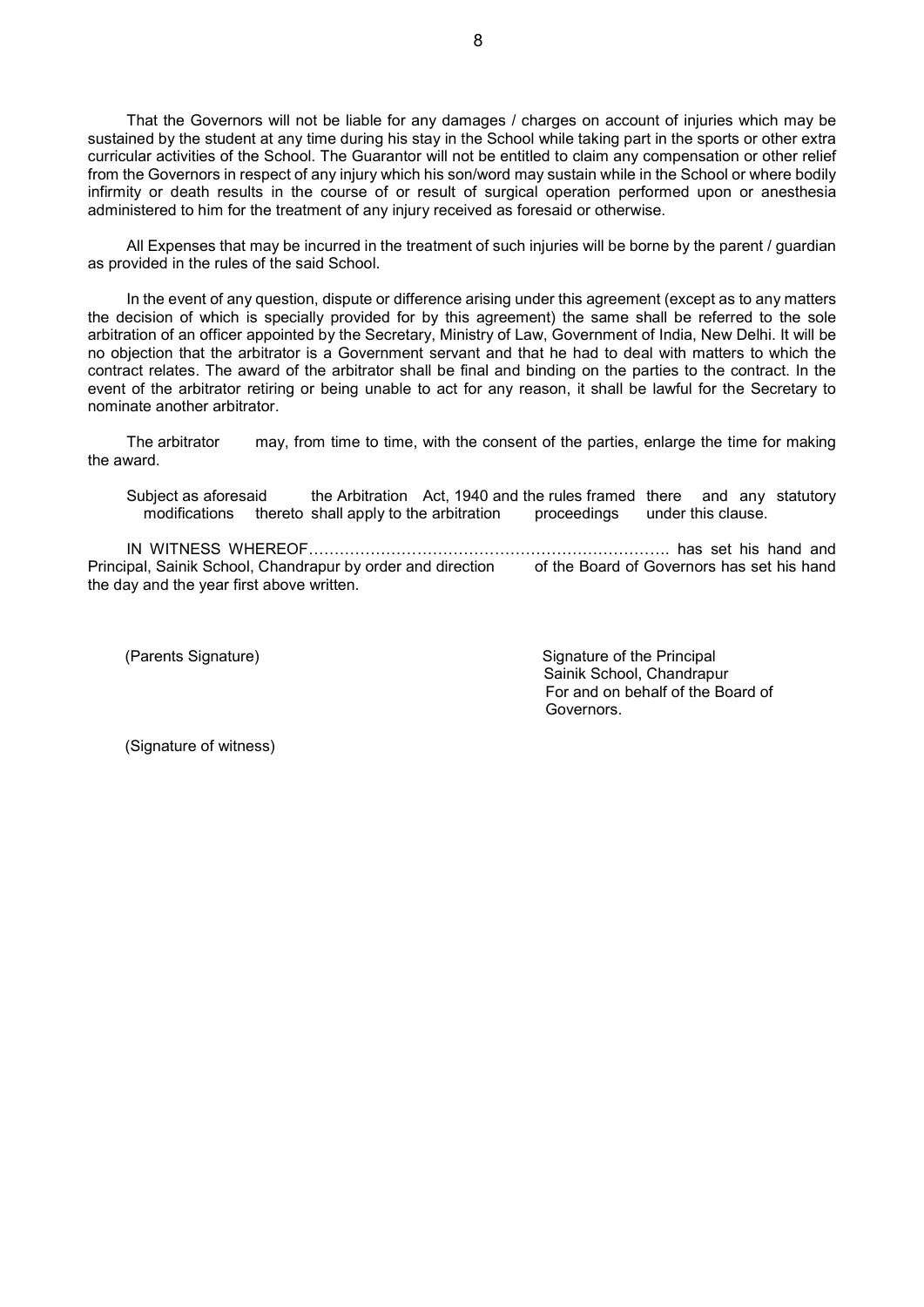#### Appendix-D

#### FORM OF STATE GOVERNMENT BOND (TO BE EXECUTED BY MAHARASHTRA STATE PARENTS ON STAMP PAPER OF RS 100/- with Notary)

Form of State Government Bond

(To be executed by the Guardian of a student who is a minor i.e. has not completed 18 years of age)

KNOWN ALL MEN BYTHESEPRESENTSTHAT WE …………………………………………………

………………………………………………………………………………………………………………. ………………………………………………………………………………………………………………..

of the student (hereinafter referred to as "the Guardian" Father/Mother/Natural Guardian of ……. …………………………………………………………….. a minor under the age of 18 years and 1……………………………………………………. 2……………………………………………………… (hereinafter referred to as the "Sureties") are jointly and each of us severally held and firmly bound unto the Government of Maharashtra (hereinafter referred to as the "Government") in the sum of Rs…………………………………………………………………………. only to be paid to the Government for which payment well and truly to be made, we jointly and each of us severally bind ourselves our respective heirs, executors, administrators and legal representatives by the presents.

SIGNED this …………………. day of…………………………. (Month) 2022

 Whereas the said Shri……………………………………. a minor under of age of 18 years (Hereinafter referred to as "the student") who is a ward of the Guardian has been granted admission to Sainik School, Chandrapur. (Hereinafter referred to as "the Sainik School)

AND WHEREAS whilst in the Sainik School the student is to paid a yearly scholarship (including clothing allowance. if granted) as such rate as may from time to time be sanctioned by the Govt. for a (maximum period of 7years for class VI Candidates & 4 years for class XI Candidates) commencing from the ……………………. Day of …………………. and appear for the Union Public Service Commission, so long as his age permits him to do so for entry National Defence Academy, Pune and the Guardian with Sureties shall execute the necessary bond in favour of Government for the purpose.

NOW THIS BOND IS CONDITIONEDTO BE VOID IF –

1. The student diligently prosecutes his studies in the Sainik School and faithfully observes and performs the Rules and Regulations of the Sainik School in force for the time being and is of good conduct and bears goods moral character whilst in Sainik School and attends the Sainik School regularly and makes progress to the entire satisfaction of the Principal of the Sainik School and also strictly conforms to the Rules prescribed for the award of Scholarships to the students of Sainik School (issued under Government Resolutions from time to time…………………….) and the instructions which may hereafter be issued by the Government or by the authorities of the Sainik School from time to time.

2. The student does not, of his own accord, leave the Sainik School before the completion of the said course without the prior permission in writing of the Principal of the Sainik School or he is not rusticated by the Principal of the Sainik School for misconduct, negligence of failure to attend Sainik School or his work or the idleness or discipline. The students who are in receipt of Govt. scholarship if they fail intentionally in the Board Examination of X, XI, (Internal) and XII class, they are liable to refund whole scholarship amount received from the State / Central Government.

3. The student shall make proper preparations for the examination conducted by the Union Public Service Commission for entry into National Defence Academy, Pune ( hereinafter referred to as the said examination") to the satisfaction of the Principal of the Sainik School and shall appear for the said examination AND QUALIFY IN THE FIRST ATIEMPT BY SECURING MINIMUM QUALIFYING<br>MARKSFORSERVICESSELECTIONBOARD'SINTERVIEWFORADMISSION TO THE NATIONAL MARKSFORSERVICESSELECTIONBOARD'SINTERVIEWFORADMISSION TO THE NATIONAL DEFENCE ACADEMY, AND IF HE IS NOT SELECTEDFOR ADMISSION TO THE NATIONAL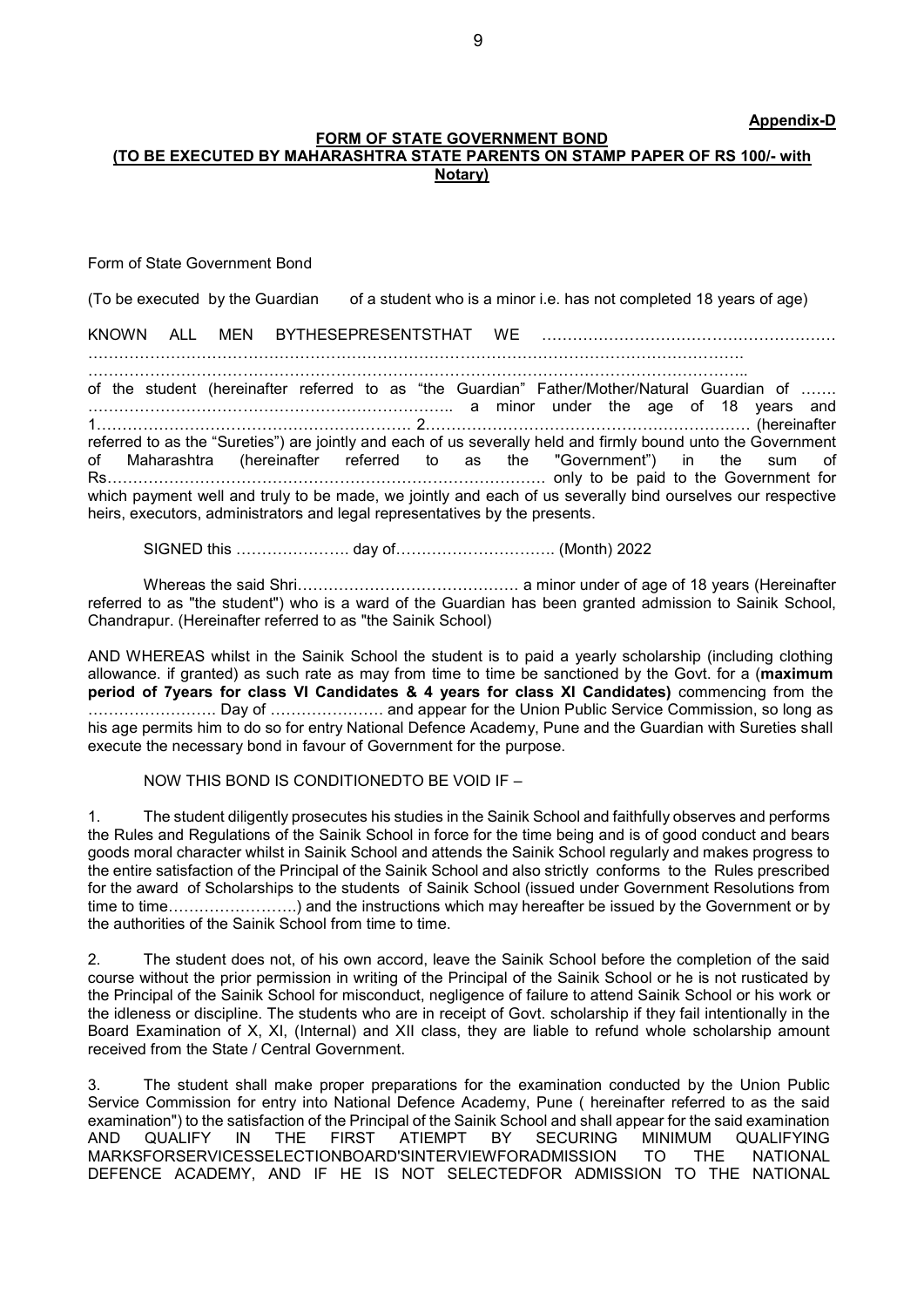DEFENCEACADEMY/ NAVAL ACADEMY, he shall continue to appear for the said examination till such time as his age permits him to do so according to the rules and regulations for the time being in force for the said examination. Provided that if in the opinion of the Principal of the Sainik School the Student's performance at the said examination was unsatisfactory as compared to his performance in Sainik School (the decision of the Principal to be final and binding on the student) the student shall be deemed not to have fulfilled this condition.

4. The student shall on selection joint the National Defence Academy, Pune for any of the course to which he may be directed and complete the said course.

Provided that if the student while studying in the Sainik School is declared by the Service Medical Board Medically unfit for the time being to join any of the courses of the National Defence Academy, Pune and if the student does not undergo the necessary medical treatment he shall be deemed not to have joined the National Defence Academy for purpose of this condition.

5. The student shall after completion of any of the courses taken by him at the National Defence Academy, Pune join the Regular Armed Forces.

6. The student who is in receipt of Govt. scholarship will not be permitted to appear for any other competitive examination other than National Defence Academy and Armed Forces Medical College, Pune.

Otherwise the same shall remain in full force and virtue.

#### IT IS HEREBY AGREED AND DECLARED THAT

(a) If the student commits a breach of any of the above mentioned terms and conditions whole of the said sum of Rs………………………. or such lesser sum as may have been then paid to the student as Scholarship together with other incidental expenditure incurred by the Government during such study course of the student in the Sainik School and the amount calculated at one tenth of the aggregate amount of the Scholarship paid to the student as aforesaid rounded to the next decimal digit as damages shall become forthwith payable by the Guardian and or the student and / or the sureties and the amount so payable by the Guardian and / or student or the Sureties shall (without prejudice to any other rights and remedies of the Government be recoverable from the Guardian and or the student and / or the Sureties as arrears of land revenues.

(b) The liabilities of the Sureties hereunder or any of them shall not be impaired and the sureties shall not be discharged from their liability hereunder by reason of time being granted or of any forbearance act or omission of the Government or any person authorized by them (whether with or without the consent or knowledge of the Sureties) or of any other shall it be necessary for the Government to see the Guardian and / or the student before suing the Sureties for recovering the amount due hereunder.

(c) The Sainik School shall be entitled to refuse to issue the School Leaving Certificate of the student till the whole of the amount payable to the Government hereunder is paid in full by the Guardian and / or the student and / the sureties.

In witness where of the above named Guardian and the Sureties have hereto set their respective hands on the day and year hereinafter written.

 $\overline{\phantom{a}}$  , and the contract of the contract of the contract of the contract of the contract of the contract of the contract of the contract of the contract of the contract of the contract of the contract of the contrac

Signed and delivered by (Father) Name and Address and Address and Address and Address and Address and Address and Address and Address and Address and Address and Address and Address and Address and Address and Address and

In the presence of

 $1.$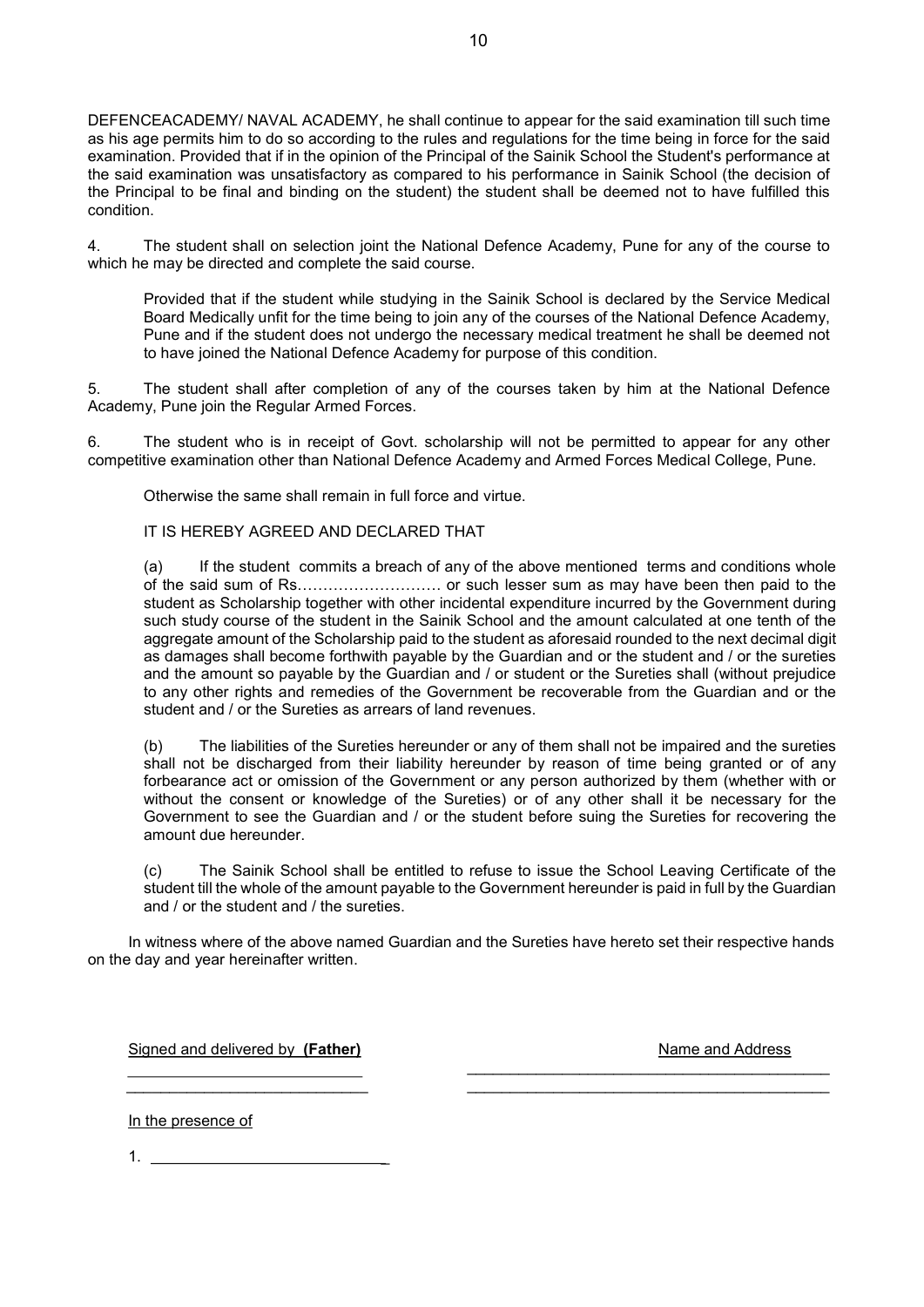2 \_

Signed, Sealed and Delivered by the above name Sureties 1. \_

2 \_

In the presence of

1. \_

2 \_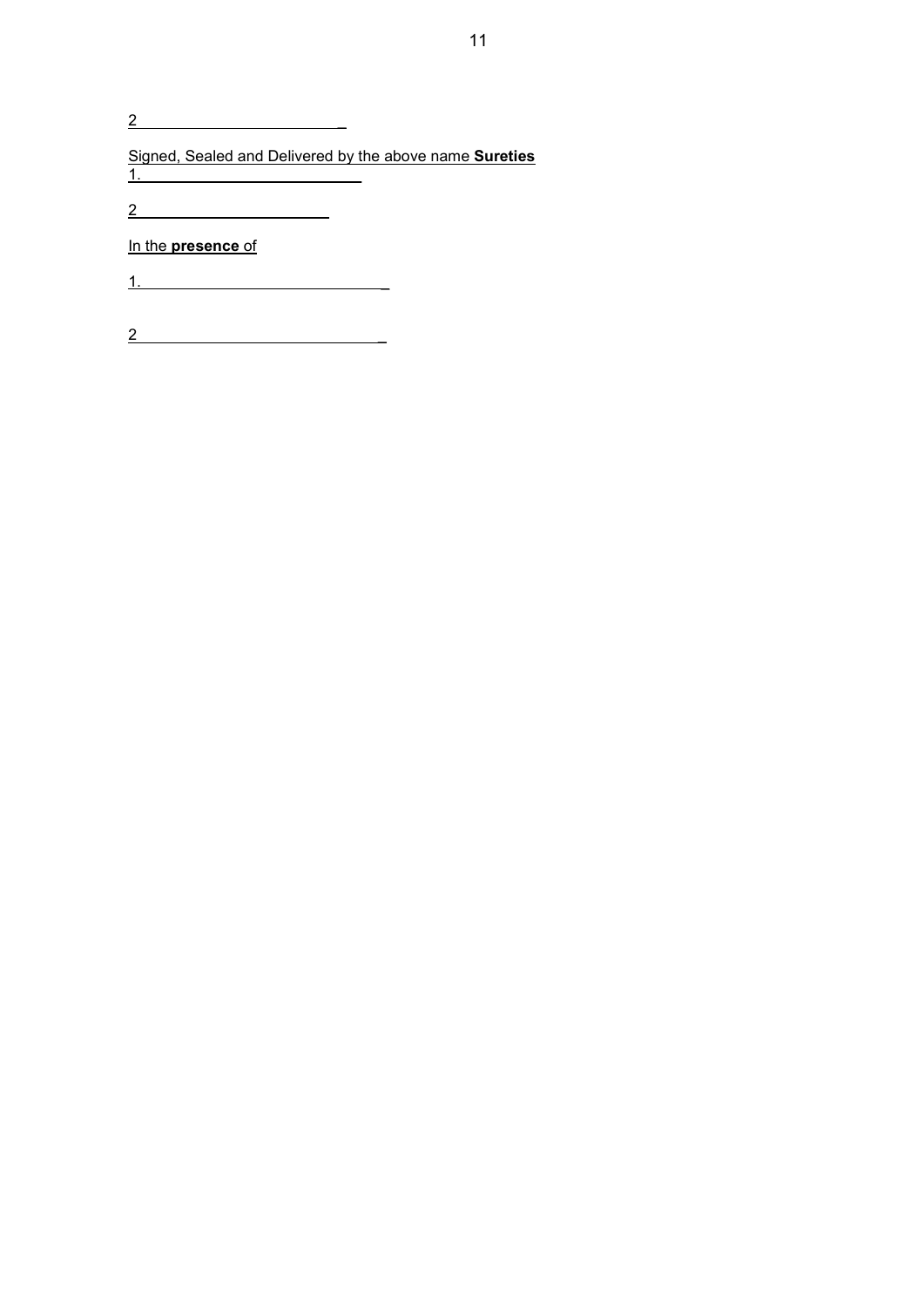# Appendix-E

#### AFFIDAVIT BY PARENT / GUARDIAN (TO BE EXECUTED ON STAMP PAPER OF RS 100/- with Notary)

1. Shri/Smt ………………………………………………. (Full name of Parent/Guardian) father/mother/ guardian of…………………………………………………………., (full name of student with admission/registration/enrolment number), having been admitted to Sainik School Chandrapur.

2. I am fully aware of what constitutes ragging.

3. I am also fully aware of the penal and administrative action that is liable to be taken against my ward in case he is found guilty of indulging in or abetting ragging, actively or passively, or being part of a conspiracy to promote ragging.

4. I hereby solemnly aver and undertake that

(a) My ward will not indulge in any behavior or act that may be constituted as ragging.

(b) My ward will not participate in or abet or propagate any act of commission or omission that may be constituted as ragging.

5. I hereby accept that, if found guilty of ragging, my ward is liable for punishment without prejudice to any other criminal action that may be taken against me under any penal law or any law for the time being in force.

6. I hereby declare that my ward has not been expelled or debarred from admission in any institution in the country on account of being found guilty of, abetting or being part of a conspiracy to promote, ragging; and further affirm that, in case the declaration is found to be untrue, the admission of ward is liable to be cancelled. Declared this………… day of …………. (month) of the year 2022.

7. I, do hereby undertake to pay the increase in School Fees as revised by the Board of Governors, Sainik Schools Society, from time to time in respect of my son/ward till the completion of his studies in Sainik School Chandrapur (Maharashtra).

8. I further undertake to make myself available in the School whenever required by the School and report to the Principal, Sainik School Chandrapur whenever asked to do so. I shall attend all the Parents Teachers Meets and other School activities/function whenever invited for the same. In case of my failure to report to the School on the specified dates, I accept to obey the decision of the Principal, Sainik School Chandrapur related to my son's /ward's academic, co-curricular, extracurricular or any other training activities or administrative matters related to the School.

3. I also undertake to inform the School immediately in case of change of my correspondence address or telephone/mobile number.

Signature of deponent (Parent)

Name - Address -

Telephone/Mobile No -

#### VERIFICATION

Verified that the contents of this affidavit are true to the best of my knowledge and no part of the affidavit is false and nothing has been concealed or misstated therein. Verified at………………….. (Place) on this…………………… day of ………………… (month) of year 2019.

Signature of deponent (Parent)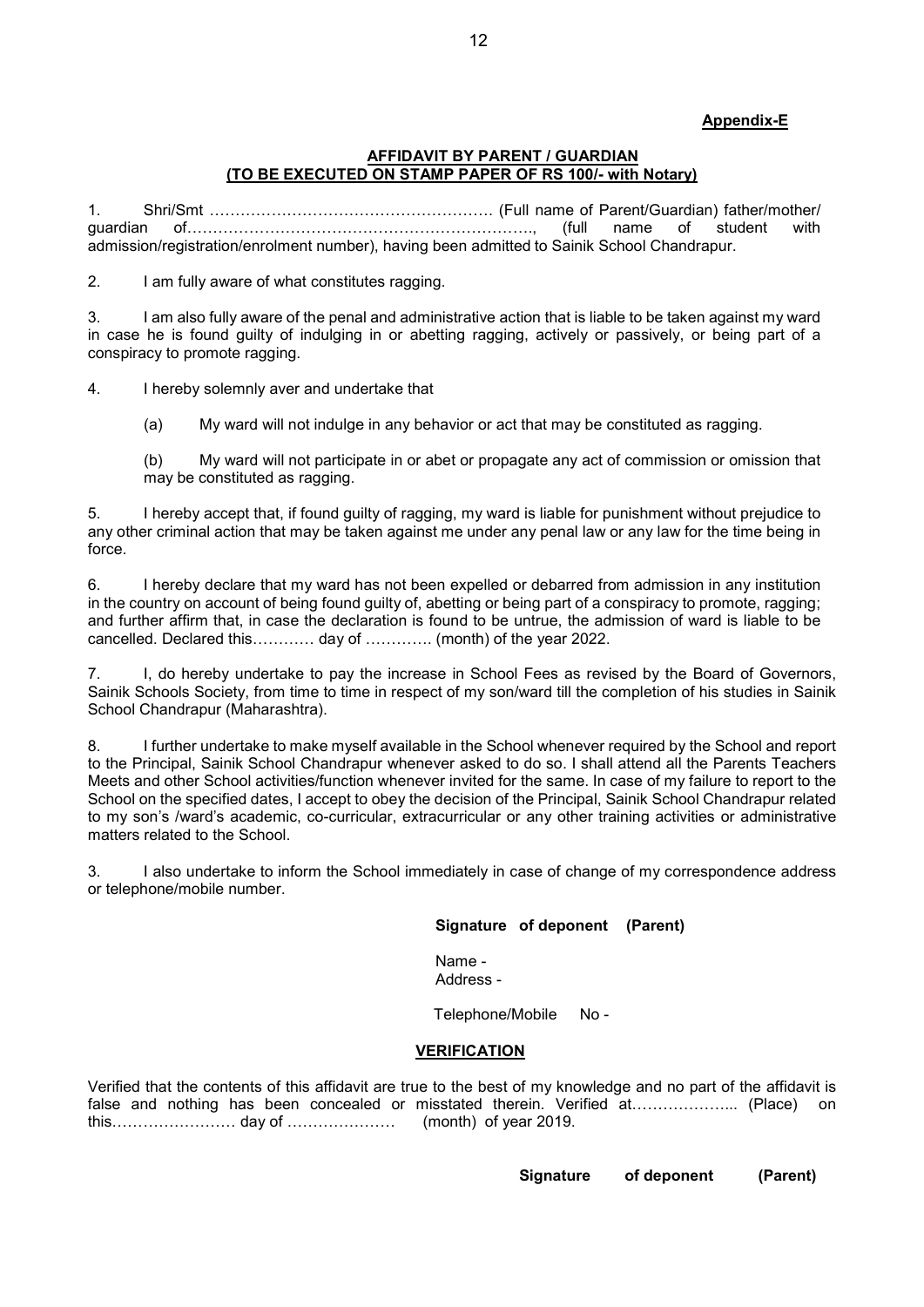Solemnly affirmed and signed in my presence on this…………………… day of ………………… (month) of year 2019 after reading the contents of this affidavit.

> OATH COMMISSIONER (Taluka Magistrate or Notary)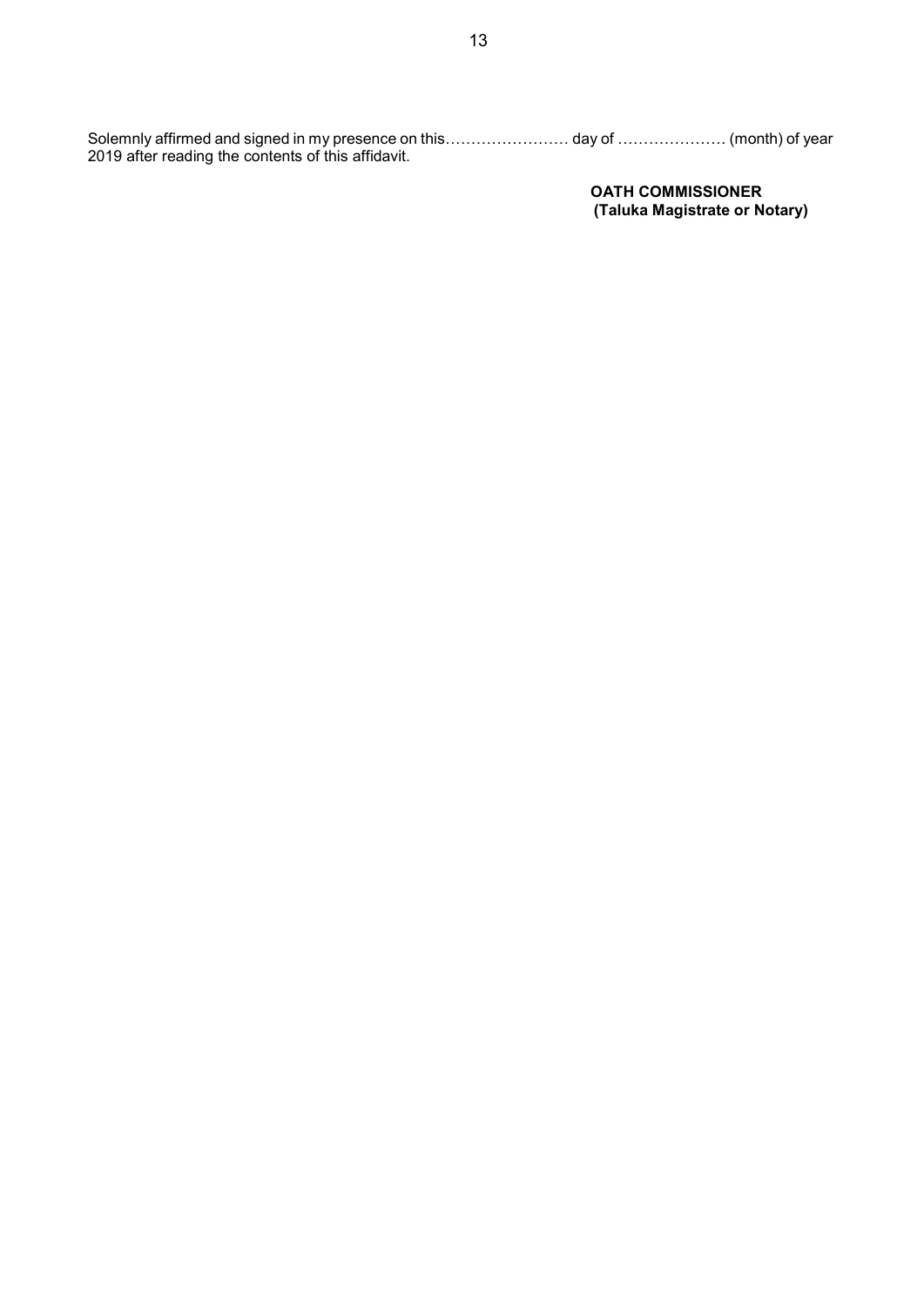## Appendix-F

#### UNDERTAKING BY THE CADET (TO BE EXECUTED ON PLAIN PAPER)

1. I, ……………………………………………………………… (Full Name of the candidate with admission/registration/enrolment number) S/o Shri/Smt …………………………………………………………….. , having been admitted to Sainik School Chandrapur, am fully aware of what constitutes ragging.

2. I am fully aware of the penal and administrative action that is liable to be taken against me in case I am found guilty of indulging in or abetting ragging, actively or passively, or being part of a conspiracy to promote ragging.

3. I am fully aware of the facts that I will not be permitted to possess cash, costly items, Laptops, Camera, Transistor, Walkman, Mobile Phone, Pen Drive, Memory Card. SIM Card, etc with me while my stay at Sainik School Chandrapur in the dormitories/classrooms.

4. I am also aware that I will not be permitted to borrow or lend money and exchange any article which is forbidden in the School with anybody while my stay at Sainik School Chandrapur.

5. I am aware that defacing or stealing of School property of property of any student or staff by me will invite serious disciplinary action.

6. I hereby solemnly aver and undertake that

(a) I will not indulge in any behaviour or act that may be constituted as ragging.

(b) I will not participate in or abet or propagate through any act of commission or omission any act that may be constituted as ragging.

I will not possess/keep cash, costly items, Laptops, Camera, Transistor, Walkman, Mobile Phone, Pen Drive, Memory Card, SIM Card, etc with me while my stay at Sainik School Chandrapur.

(d) I will not borrow or lend money or exchange any article which is forbidden in the School with anybody while my stay at Sainik School Chandrapur.

(e) I will not deface, damage of steal School property or property of any student or staff.

4. I hereby affirm that, if found guilty of ragging or indulging in any of the activities as mentioned above, which are forbidden or amounts to unbecoming of gentleman cadet of Sainik School Chandrapur, I am liable for punishment without prejudice to any other criminal action that may be taken against me under any penal law or any law for the time being in force, including withdrawal from the School as per rules and regulations.

Signature of the Student :

#### Name: COUNTERSIGNATURE OF THE PARENT

Place:

Name:

Date:

#### VERIFICATION

Verified that the contents of this affidavit are true to the best of my knowledge and no part of the affidavit is false and nothing has been concealed or misstated therein. Verified at………………... (Place) on this…………………… day of ………………… (month) of year 2019.

Signature of deponent (Cadet)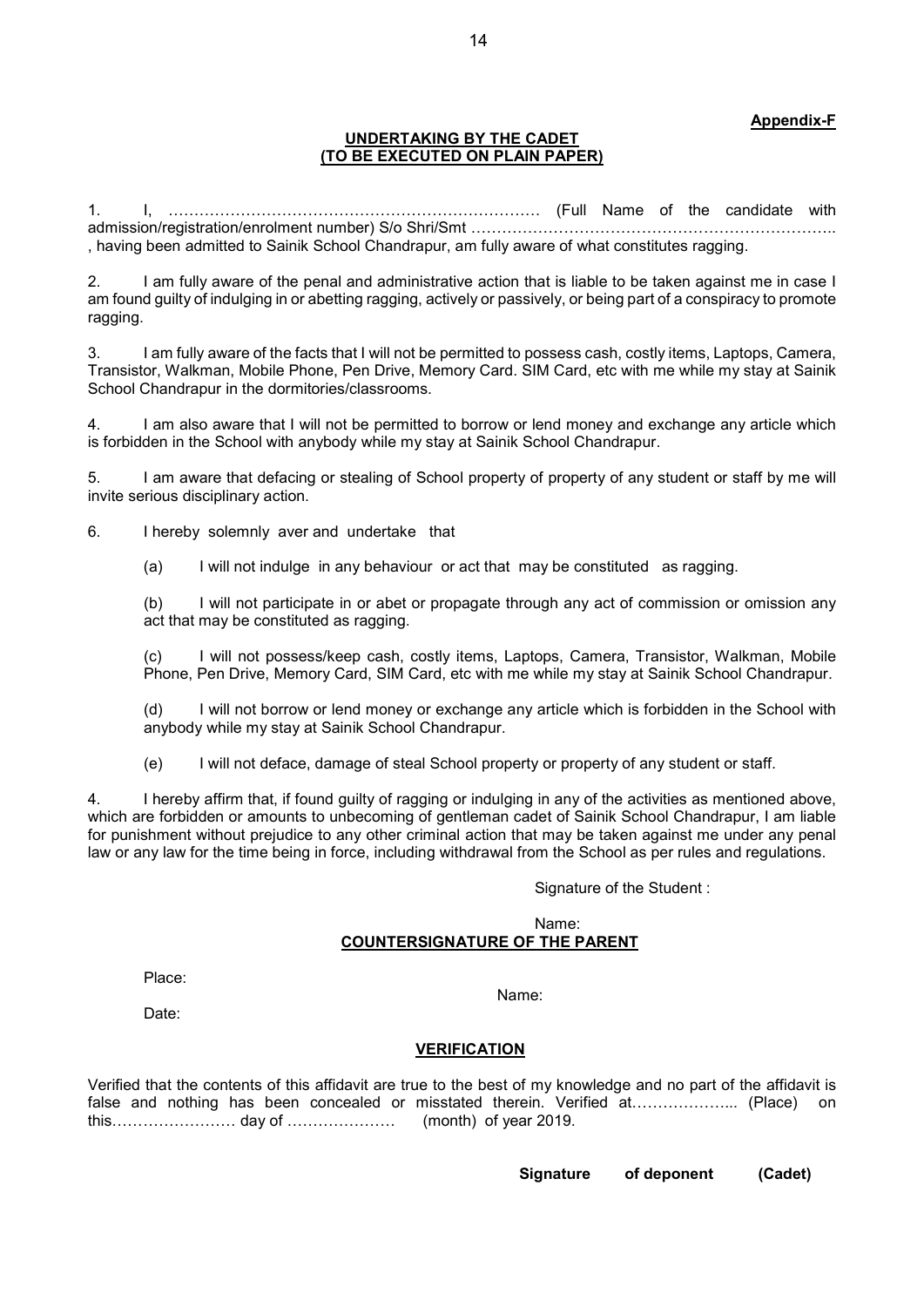# Appendix-G

## INDEMNITY BOND (TO BE EXECUTED BY ALL PARENTS ON STAMP PAPER OF RS 100/- with Notary)

1. In consideration of my son/ward Roll No and the Name (Name of Candidate)\_\_\_\_\_\_\_\_\_\_\_\_\_\_\_\_\_\_\_\_\_\_being allowed for the following at his/my request: -

(a) Travel during winter/midterm/summer vacation.

(b) Organized educational/motivational tours.

(c) When called on leave with or without escort.

(d) To swim in swimming pool.

(e) To participate in shooting and horse-riding activities.

 (f) To participate in any organized academic, games, sports, co-curricular/extra-curricular training activities.

2. I undertake and agree that neither I nor my executor nor administrator will make any claim against the Government of India or against any Officer, Instructor/Employee or any person in the service of Sainik School Chandrapur or the Sainik School Society in respect of any loss or injury including the death which he may suffer while travelling during winter/midterm and summer vacation or during any organized trips like educational/motivational tours and when called on leave with or without escort, while swimming in swimming pool, participating in shooting and horse riding activities, games, sports, sports activity/ West Zone & Inter Zonal sports activity/adventure/mountaineering or any other organized activities by the school, I understand that no compensation will be paid by the Government of India for any loss or injury including death and I agree so as to bind myself, executors and administrators to indemnify the Government of India or any Officer/Instructor/Employee of Sainik School Chandrapur or the Sainik School Society against any claim.

> Signature of the Parent/Guardian Address: -

| Signed by Parent/Guardian in my presence:                                                                                                                                                                                                              |            |
|--------------------------------------------------------------------------------------------------------------------------------------------------------------------------------------------------------------------------------------------------------|------------|
| <b>WITNESS:</b>                                                                                                                                                                                                                                        |            |
|                                                                                                                                                                                                                                                        |            |
|                                                                                                                                                                                                                                                        | Name: Name |
|                                                                                                                                                                                                                                                        | Address:   |
| $\overline{2}$<br><u>and the company of the company of the company of the company of the company of the company of the company of the company of the company of the company of the company of the company of the company of the company of the com</u> |            |
|                                                                                                                                                                                                                                                        | Name:      |
|                                                                                                                                                                                                                                                        | Address:   |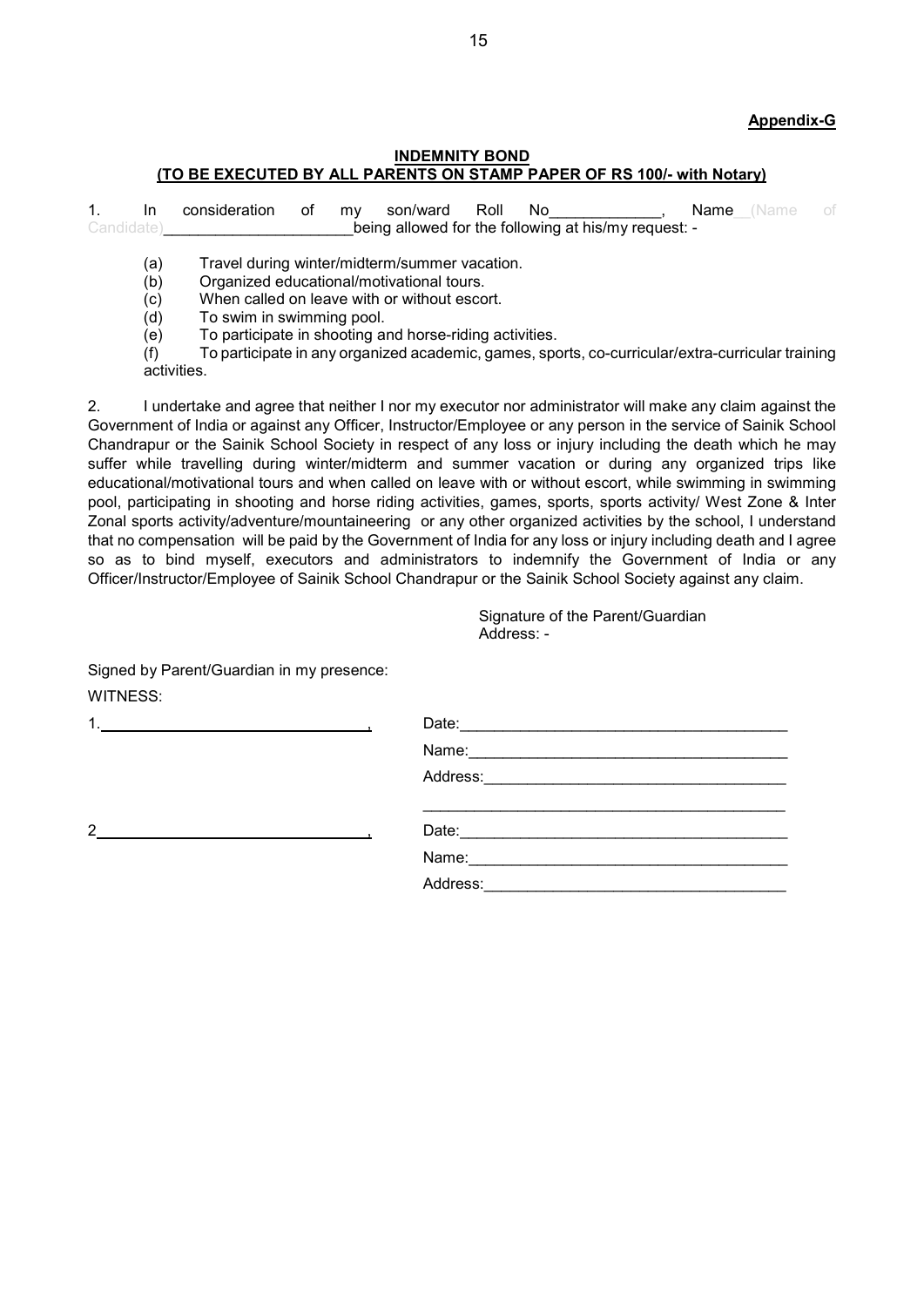# Appendix-J

## BLOOD GROUP CERTIFICATE (To be executed by all parents)

 This is to certify that the Blood Group of Master………………………………………….. S/o Shri …………………………………………………………, who is being admitted to Sainik School Chandrapur, is ……………………………………………

# Signature of Diagnostic Lab with Stamp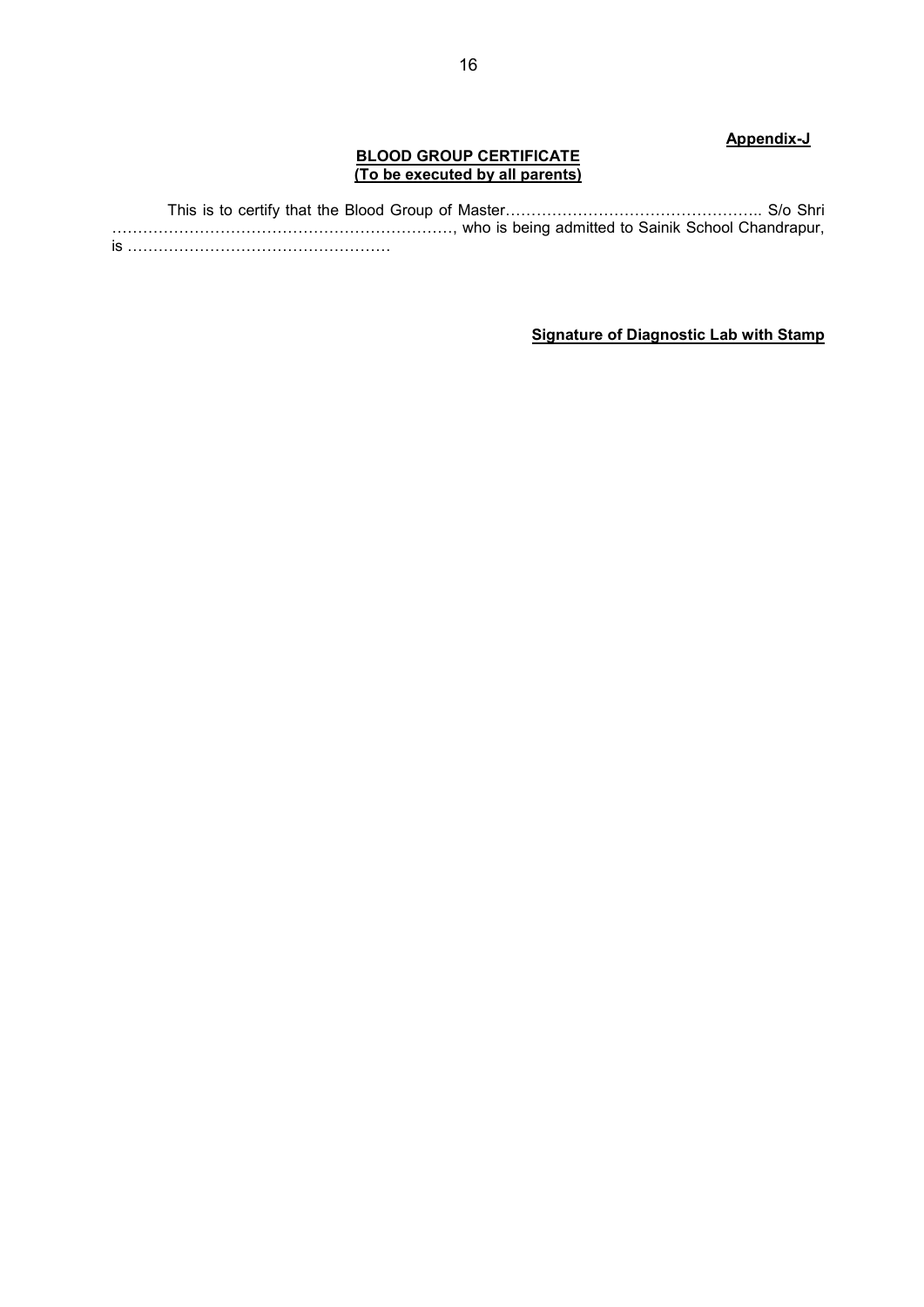# **BIO-DATA FORM CUM ADDRESS PARTICULARS**<br>(To be executed by all parents)

**Appendix-K** 

|                                       | <b>BIO -DATA</b>                  |                                                       |
|---------------------------------------|-----------------------------------|-------------------------------------------------------|
|                                       |                                   |                                                       |
|                                       |                                   |                                                       |
|                                       |                                   | Joint Photograph of                                   |
|                                       |                                   | <b>Father and Mother</b><br>(The photograph should be |
|                                       |                                   | Attested by a Govt.                                   |
|                                       |                                   | <b>Gazetted</b><br>Officer)                           |
|                                       |                                   |                                                       |
|                                       |                                   |                                                       |
|                                       |                                   |                                                       |
|                                       |                                   |                                                       |
| <b>Permanent Address</b>              | <b>Address for correspondence</b> |                                                       |
|                                       |                                   |                                                       |
|                                       |                                   |                                                       |
|                                       |                                   |                                                       |
|                                       |                                   |                                                       |
|                                       |                                   |                                                       |
|                                       |                                   |                                                       |
|                                       |                                   |                                                       |
|                                       |                                   |                                                       |
| <b>Telephone No. with STD Code:</b>   |                                   |                                                       |
| <b>Telephone No. with STD Code:</b>   |                                   |                                                       |
|                                       |                                   |                                                       |
| Any other relevant family information |                                   |                                                       |
|                                       |                                   |                                                       |
|                                       |                                   |                                                       |
|                                       |                                   |                                                       |
|                                       |                                   |                                                       |
|                                       |                                   |                                                       |
|                                       |                                   |                                                       |
| <b>Signature of Mother</b>            |                                   | <b>Signature of Father</b>                            |

Note- the photograph should be attested by a Govt. Gazetted Officer.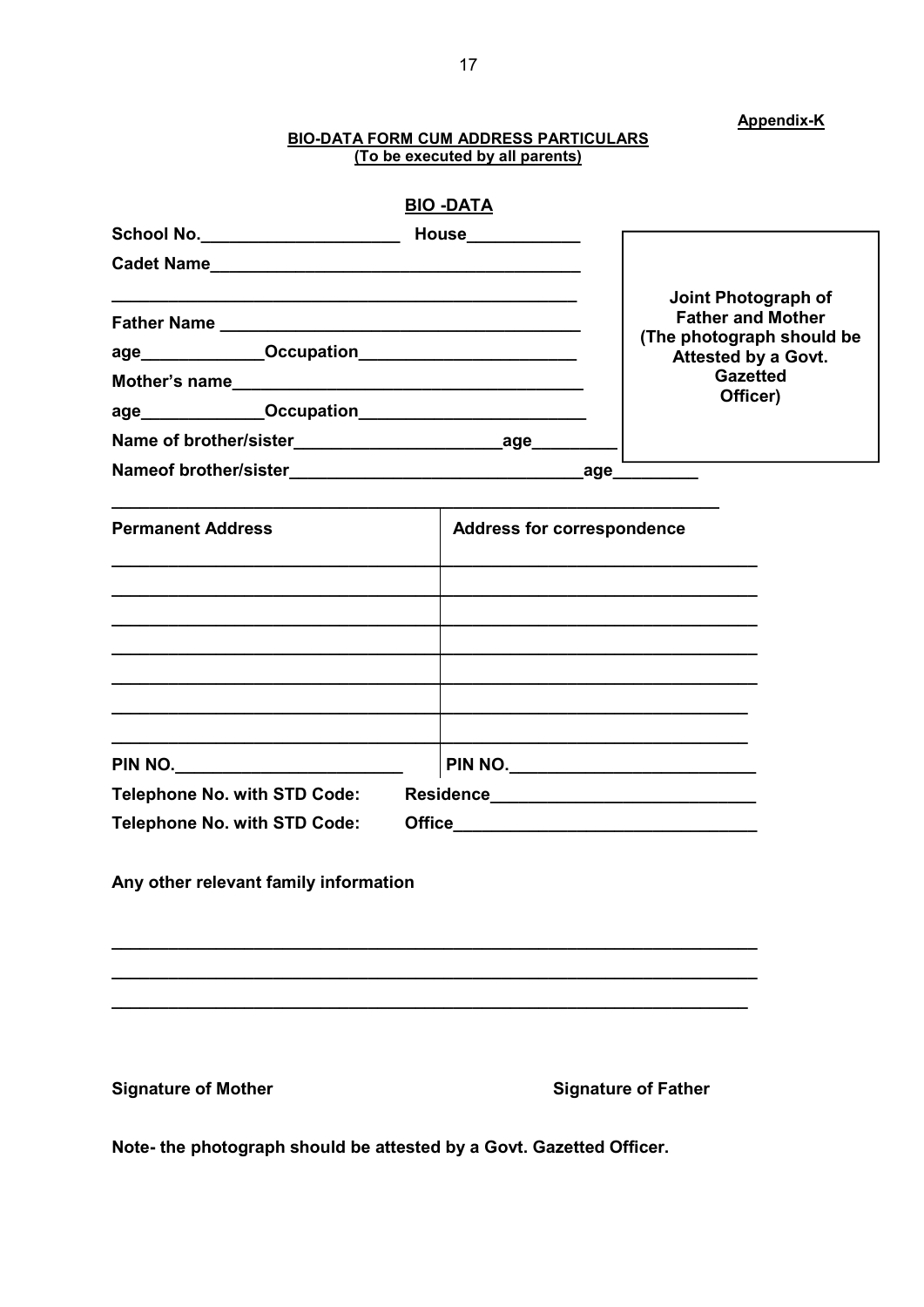# SAINIK SCHOOL, CHANDRAPUR PERSONAL INFORMATION

| 1              | <b>Cadets Name in full</b>                           |                                    |      |                                   |              |                      |                             |      |                       |
|----------------|------------------------------------------------------|------------------------------------|------|-----------------------------------|--------------|----------------------|-----------------------------|------|-----------------------|
| $\overline{2}$ | (CAPITAL LETTER)<br>Date of<br><b>Place of Birth</b> |                                    |      | <b>Rural/Urban</b>                | <b>Blood</b> |                      | <b>Mother tongue</b>        |      | <b>Language Known</b> |
|                |                                                      | <b>Birth</b>                       |      |                                   | group        |                      |                             |      |                       |
|                |                                                      |                                    |      |                                   |              |                      |                             |      |                       |
|                |                                                      |                                    |      |                                   |              |                      |                             |      |                       |
| 3              | Religion                                             |                                    |      |                                   |              |                      |                             |      |                       |
|                |                                                      |                                    |      |                                   |              |                      | State of<br><b>Domicile</b> |      | Aadhar Card No        |
|                |                                                      | Caste with sub caste $\rightarrow$ |      |                                   |              |                      |                             |      |                       |
| 4              | <b>Cadets-Last School Name,</b>                      |                                    |      |                                   |              |                      |                             |      |                       |
|                |                                                      | Address / TC No.& Reason →         |      |                                   |              |                      |                             |      |                       |
| 5              | Or leaving                                           | Father's Name in Full              |      |                                   |              |                      |                             |      |                       |
| 6              |                                                      | Qualification -                    |      |                                   |              |                      |                             |      |                       |
| 7              | Occupation                                           | $\longrightarrow$                  |      |                                   |              |                      |                             |      |                       |
| 8              | <b>Defence Personnel Only</b>                        |                                    |      | (Army / Navy / Air Force)         |              |                      | Serving/Ex.Ser.men          |      | <b>Rank</b>           |
|                | <b>No</b>                                            |                                    |      |                                   |              |                      |                             |      |                       |
|                |                                                      |                                    |      |                                   |              |                      |                             |      |                       |
| 9              | <b>Mother's Name in Full</b>                         |                                    |      |                                   |              |                      |                             |      |                       |
| 10             | Qualification                                        |                                    |      |                                   |              |                      |                             |      |                       |
| 11             | <b>Occupation</b>                                    |                                    |      |                                   |              |                      |                             |      |                       |
| 12             | <b>Brother's Name</b>                                |                                    |      |                                   |              |                      |                             | Age- |                       |
| 13             | <b>Sister's Name</b>                                 |                                    | Age- |                                   |              |                      |                             |      |                       |
| 14             | <b>Permanent Address</b>                             |                                    |      |                                   |              |                      |                             |      |                       |
|                | At/Post Office, Tehsil & Dist.                       |                                    |      |                                   |              |                      |                             |      |                       |
| 15             | State (Pin code No)<br><b>Correspondence Address</b> |                                    |      |                                   |              |                      |                             |      |                       |
|                | At/Post Office, Tehsil & Dist.                       |                                    |      |                                   |              |                      |                             |      |                       |
|                | State (Pin code No)                                  |                                    |      |                                   |              |                      |                             |      |                       |
| 16             | <b>Landline with STD</b>                             |                                    |      |                                   |              |                      |                             |      |                       |
| 17             | <b>Emergency Contact Number</b>                      |                                    |      | Working mobile Number             |              | <b>Father Mobile</b> |                             |      | Mother Mobile Number  |
|                |                                                      |                                    |      | Of parent for school SMS          |              | Number               |                             |      |                       |
|                |                                                      |                                    |      | Service                           |              |                      |                             |      |                       |
| 18             | <b>Email</b>                                         |                                    |      |                                   |              |                      |                             |      |                       |
| 19             |                                                      |                                    |      | <b>Local Guardian Information</b> |              |                      |                             |      |                       |
| (a)            | <b>Name &amp; Relation</b>                           |                                    |      |                                   |              |                      |                             |      |                       |
| (b)            | <b>Address</b>                                       |                                    |      |                                   |              |                      |                             |      |                       |
| (c)            | <b>State</b>                                         |                                    |      |                                   |              |                      |                             |      |                       |
| (d)            | Pin                                                  |                                    |      |                                   |              |                      |                             |      |                       |
| (e)            |                                                      | <b>Mobile/Phone No./Email.</b>     |      |                                   |              |                      |                             |      |                       |

Signature of Cadet **Signature of Parents** 

Cadet's Photograph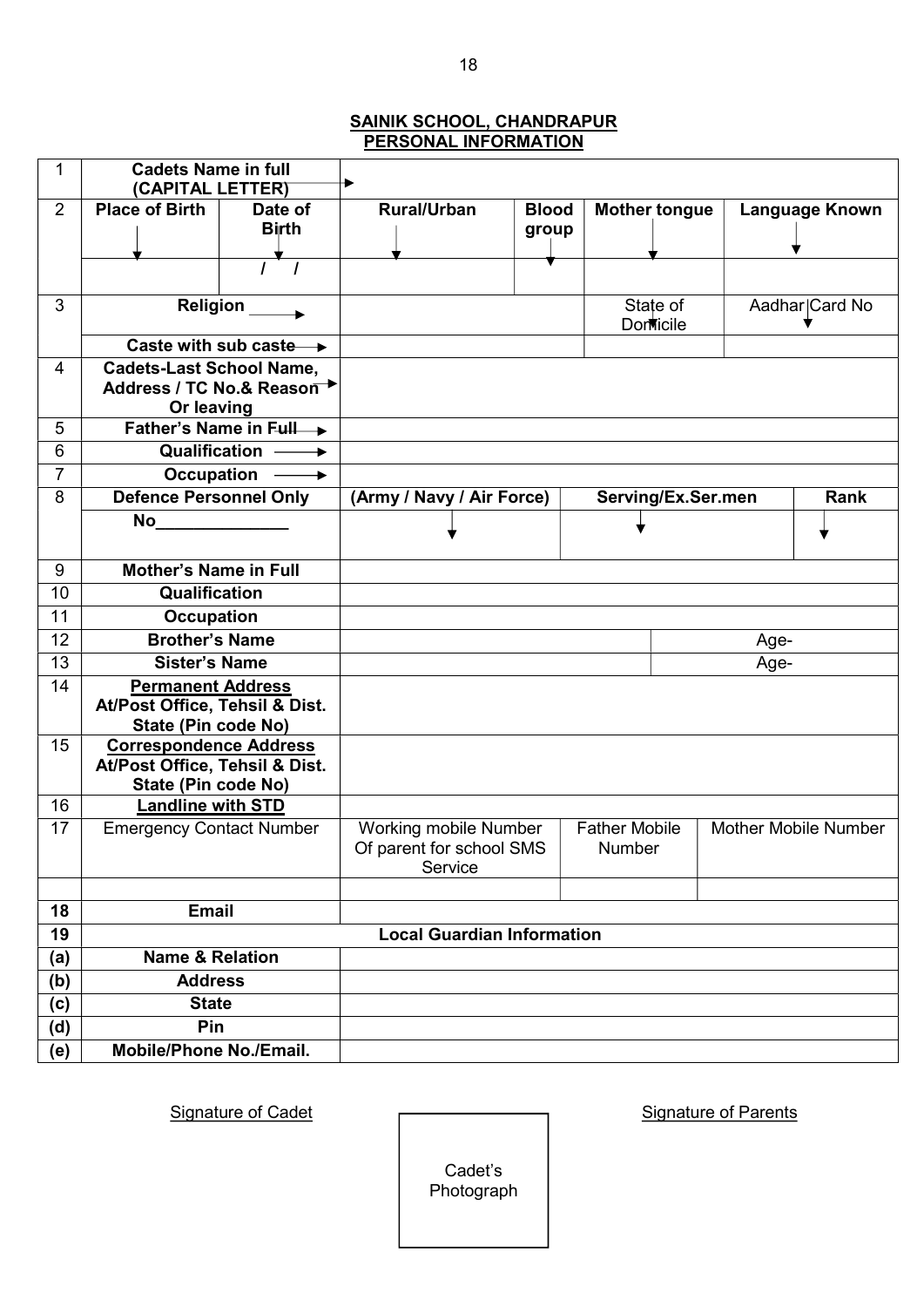# Appendix-L

# LIST OF CLOTHING ITEM WHICH WILL BE ISSUED TO CADETS

The following items will be issued to each cadet by the School, on payment basis (included in school fee) :-

| Khaki Trouser                | 02 Nos   |
|------------------------------|----------|
| Khaki Half Shirt             | 02 Nos   |
| <b>Berette</b>               | 01 No    |
| Cap Badge                    | 02 Nos   |
| Name Plate                   | 01 No    |
| Lanyard                      | 01 No    |
| <b>Shoulder Titles</b>       | 02 Nos   |
| Leather Belt for Khaki       | 01 No    |
| Leather Belt for Mufti       | 01 No    |
| Kamarbandh                   | 01 No    |
| <b>Shoulder Flash</b>        | 02 Nos   |
| <b>Body Warmer</b>           | 01 Set   |
| Leather Shoes                | 01 No    |
| School Tie with Logo         | 01 No    |
| <b>Trouser Steel Grey</b>    | 02 Nos   |
| <b>White Half Shirt</b>      | 02 Nos   |
| <b>White Full Shirt</b>      | 02 Nos   |
| Jersey Half                  | 01 No    |
| Jersey Full                  | 01 No    |
| <b>T-Shirts House Colour</b> | 02 Nos   |
| <b>Sports Dress</b>          | 02 Nos   |
| Towel Normal                 | 01 No    |
| <b>Track Suit</b>            | 01 Pair  |
| Half Pant for PT             | 02 Nos   |
| Blazer                       | 01 No    |
| <b>Formation Signs</b>       | 02 Nos   |
| <b>Mattress</b>              | 01 No    |
| <b>Bed Cover</b>             | 02 Nos   |
| White Bed Sheet              | 02 Nos   |
| Pillow                       | 01 No    |
| Mosquito Net                 | 01 No    |
| <b>Night Dress</b>           | 02 Pairs |
| School Cap                   | 01 No    |
| <b>Sports Shoes</b>          | 01 Pair  |
| Monkey Cap                   | 01 No    |
| Rain Coat                    | 01 No    |
| <b>Towel Turkish</b>         | 01 No    |
| Socks Nylon (Black/White)    | 04 Pairs |
| White Track Pant             | 01 No    |
|                              |          |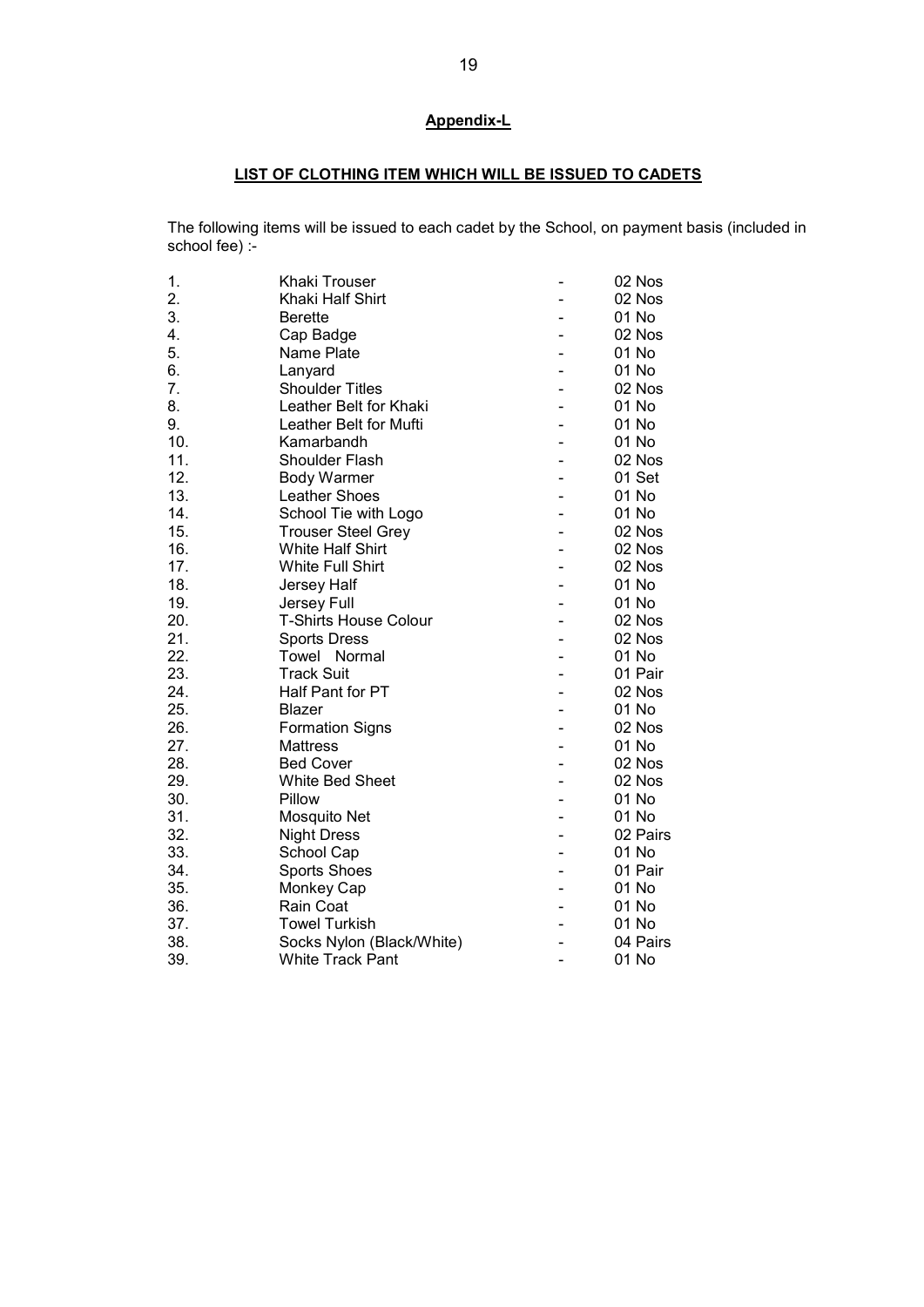# Appendix-M

# LIST OF ITEMS TO BE BROUGHT BY CADET

The following items are to be brought by each cadet at the time of admission to the school :-

| 1.  | Vests                                       | 08 Nos             |
|-----|---------------------------------------------|--------------------|
| 2.  | Underwear                                   | 08 Nos             |
| 3.  | Slippers                                    | 01 Pair            |
| 4.  | <b>Black Socks</b>                          | 02 Pairs           |
| 5.  | <b>White Socks</b>                          | 02 Pairs           |
| 6.  | Plastic Bucket (20L) and Plastic Mug        | 01 Each            |
| 7.  | Hangers                                     | 06 Nos             |
| 8.  | Lock & Key                                  | 02 Nos             |
| 9.  | <b>Black Shoe Polish and Boot Brush</b>     | 01 Each            |
| 10. | Tooth Paste. Tooth Brush and Comb           | 01 Each            |
| 11. | Needles, Thread reels Khaki and Nail Cutter | 01 Each            |
| 12. | Soap and Soap Case                          | 01 Each            |
| 13. | <b>Trouser Black/Dark Colour</b>            | 01 No              |
| 14. | Shirt White (Full Sleeves)                  | 01 No              |
| 15. | <b>Personal Clothing</b>                    | As per Requirement |
|     |                                             |                    |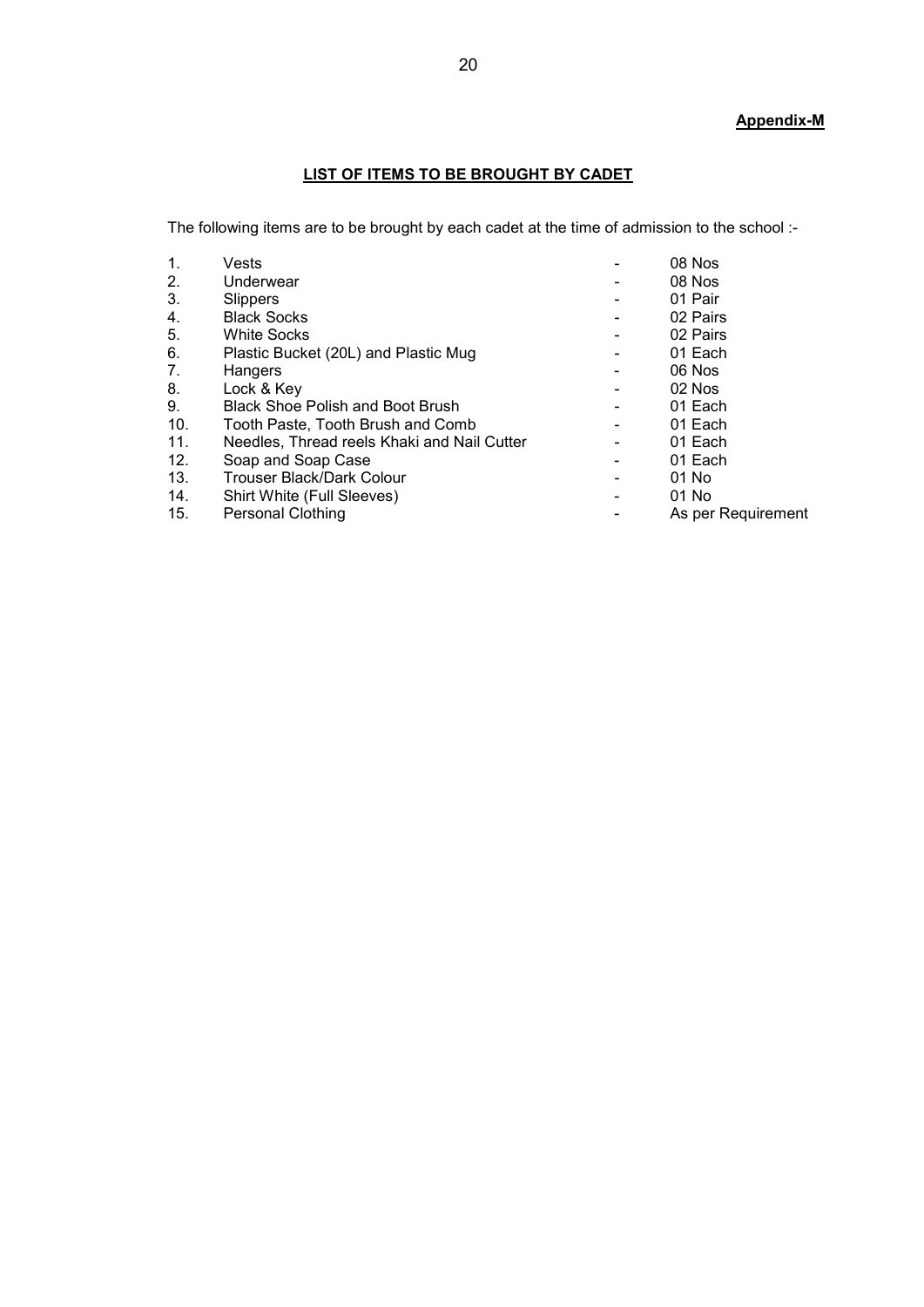# LIST OF ITEMS TO BE BROUGHT BY GIRLS CADET

The following items are to be brought by each cadet at the time of admission to the school :-

| 1.  | Vests                                        | 08 Nos              |
|-----|----------------------------------------------|---------------------|
| 2.  | Underwear                                    | 08 Nos              |
| 3.  | Slippers                                     | 01 Pair             |
| 4.  | <b>Black Socks</b>                           | 03 Pairs            |
| 5.  | <b>White Socks</b>                           | 03 Pairs            |
| 6.  | Plastic Bucket (20L) and Plastic Mug         | 01 Each             |
| 7.  | Hangers                                      | 06 Nos              |
| 8.  | Lock & Key                                   | 02 Nos              |
| 9.  | <b>Black Shoe Polish and Boot Brush</b>      | 01 Each             |
| 10. | Tooth Paste, Tooth Brush and Comb            | 01 Each             |
| 11. | Needles, Thread reels Khaki and Nail Cutter  | 01 Each             |
| 12. | Soap and Soap Case                           | 01 Each             |
| 13. | <b>Trouser Black/Dark Colour</b>             | 02 No               |
| 14. | Shirt White (Full Sleeves)                   | 02 No               |
| 15. | <b>Personal Clothing</b>                     | As per Requirement  |
|     | Requirement                                  |                     |
| 16. | N95 Mask(black Colour)                       | 02                  |
| 17. | Mycoderm Anti-Fungal Powder                  | 01 (pcs Big Size)   |
| 18. | Bun and Halmet for Hair                      | 02 Each             |
| 19. | <b>Sanitary Pads</b>                         | As per Requirements |
| 20  | Innerwear (white)                            | 08                  |
| 21  | Slips (white)                                | 06                  |
| 22  | Sports Bra                                   | 06                  |
| 23  | Football Shoes for Synthetic Turf (optional) | 01                  |